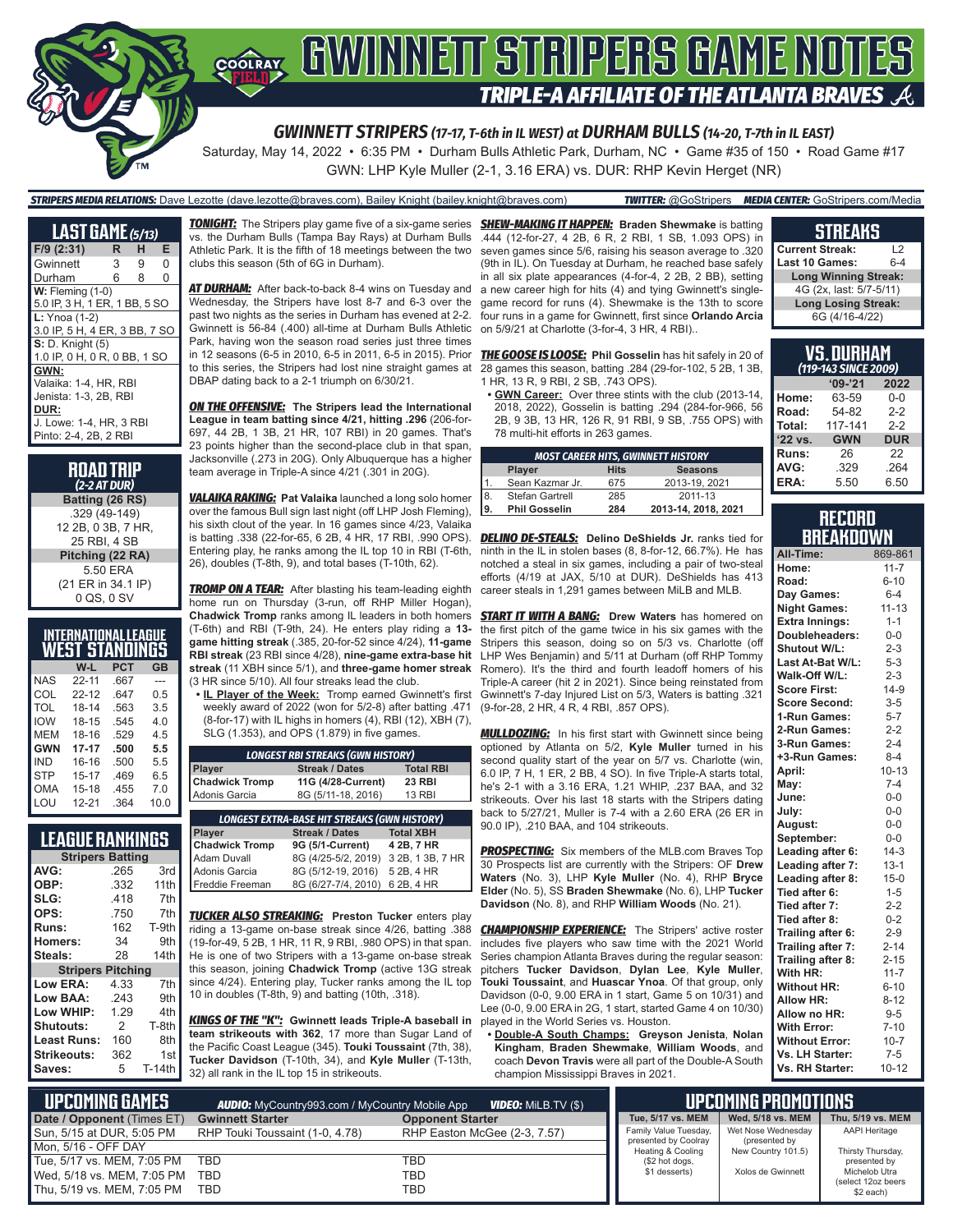



### *SATURDAY, MAY 14, 2022 AT DURHAM*

| Matt Tuiasosopo is in his second season as the manager of the Stripers in 2022<br>He was named the seventh manager in Gwinnett history on 3/30/21, making him<br>the first former Gwinnett player to manage the club (played OF/1B from 2016-17)                                                                                                                                                                          |                                                                                                                                                           | <b>MANAGER MATT TUIASOSOPO</b>                          |                  |                                       |                            |                   | <b>IND</b><br>LOU                       | Home<br>$0-0$<br>$0-0$                           | Road<br>$0-0$<br>$0 - 0$                                                      | Total<br>$0-0$<br>$0-0$     | <b>VS.2022 OPPONENTS</b><br><b>BUF</b><br><b>CLT</b>                                 | Home<br>$0-0$<br>$4 - 2$                        | Road<br>$0-0$<br>$0-0$                          | <b>Total</b><br>$0-0$<br>$4 - 2$                    |
|---------------------------------------------------------------------------------------------------------------------------------------------------------------------------------------------------------------------------------------------------------------------------------------------------------------------------------------------------------------------------------------------------------------------------|-----------------------------------------------------------------------------------------------------------------------------------------------------------|---------------------------------------------------------|------------------|---------------------------------------|----------------------------|-------------------|-----------------------------------------|--------------------------------------------------|-------------------------------------------------------------------------------|-----------------------------|--------------------------------------------------------------------------------------|-------------------------------------------------|-------------------------------------------------|-----------------------------------------------------|
| In 2021, he guided the Stripers to a 71-58 record (3rd in Triple-A East Southeast<br>Division)  On 5/4/21 at Charlotte, he became the youngest manager in Gwinnett<br>history (34 years, 11 months, 25 days)  From 7/8/21-9/21/21, his Stripers owned<br>the best record in Triple-A Baseball (45-19, .703)  Began his managerial career<br>with Class-A Rome in 2019, earning Atlanta's Bobby Cox Award for Minor League |                                                                                                                                                           |                                                         |                  |                                       |                            |                   | <b>MEM</b><br><b>NAS</b><br><b>WEST</b> | $0-0$<br>$2 - 4$<br>$2 - 4$                      | $3 - 3$<br>$0-0$<br>$3 - 3$                                                   | $3 - 3$<br>$2 - 4$<br>$5-7$ | <b>DUR</b><br><b>JAX</b><br>LHV<br><b>NOR</b><br><b>EAST</b>                         | $0-0$<br>$0-0$<br>$0-0$<br>$5 - 1$<br>$9 - 3$   | $2 - 2$<br>$1 - 5$<br>$0-0$<br>$0-0$<br>$3 - 7$ | $2 - 2$<br>$1 - 5$<br>$0-0$<br>$5 - 1$<br>$12 - 10$ |
| Manager of the Year  Coached at the Braves' Alternate Training Site in 2020.<br><b>Tuiasosopo's Managerial Career</b>                                                                                                                                                                                                                                                                                                     |                                                                                                                                                           | <b>Games</b>                                            | W-L              | <b>PCT</b>                            | <b>Playoffs</b>            |                   |                                         |                                                  |                                                                               |                             |                                                                                      |                                                 |                                                 |                                                     |
| With Gwinnett (2 Seasons):<br>MiLB Career (3 Seasons):                                                                                                                                                                                                                                                                                                                                                                    |                                                                                                                                                           | 163<br>302                                              | 88-75<br>153-149 | .540<br>.507                          | 0<br>0                     |                   |                                         |                                                  |                                                                               |                             |                                                                                      |                                                 |                                                 |                                                     |
|                                                                                                                                                                                                                                                                                                                                                                                                                           |                                                                                                                                                           | EJECTIONS (4)                                           |                  |                                       |                            |                   |                                         |                                                  |                                                                               |                             | <b>LAST AT-BAT WINS (5)</b>                                                          |                                                 |                                                 |                                                     |
| Player/Coach<br><b>MGR Matt Tuiasosopo</b>                                                                                                                                                                                                                                                                                                                                                                                |                                                                                                                                                           | Date/Inning<br>4/23 at JAX / 6th Inning                 |                  | <b>Umpire</b><br><b>HP Matt Brown</b> |                            |                   |                                         |                                                  | The Stripers are 5-3 (.625) in games decided in the last at-bat in 2022.      |                             |                                                                                      |                                                 |                                                 |                                                     |
| LF Phil Gosselin                                                                                                                                                                                                                                                                                                                                                                                                          |                                                                                                                                                           | 5/7 vs. CLT / 2nd Inning                                |                  |                                       | <b>HP Takahito Matsuda</b> |                   |                                         | Date/Opponent                                    | <b>Score</b>                                                                  |                             |                                                                                      | Game-Winning Play (*=Walk-Off)                  |                                                 |                                                     |
| <b>MGR Matt Tuiasosopo</b><br>RF Greyson Jenista                                                                                                                                                                                                                                                                                                                                                                          |                                                                                                                                                           | 5/7 vs. CLT / 2nd Inning<br>5/13 at DUR / 9th Inning    |                  | HP Jacob Metz                         | <b>HP Takahito Matsuda</b> |                   | 4/26 vs. Norfolk<br>5/5 vs. Charlotte   | 4/15 vs. Nashville<br>4/23 at Jacksonville       | 2-1 (8th)<br>10-8 (10th)<br>7-6 (9th)<br>$3-2(8th)$                           |                             | Contreras 2-out RBI double<br>Valaika 1-out sacrifice fly*<br>Tromp 2-out RBI double | Shewmake scored on error (C Quintana, throwing) |                                                 |                                                     |
|                                                                                                                                                                                                                                                                                                                                                                                                                           | <b>TEAM DEFENSE (GTH IN INTERNATIONAL LEAGUE)</b>                                                                                                         |                                                         |                  |                                       |                            |                   | 5/8 vs. Charlotte                       |                                                  | $6-5$ (9th)                                                                   |                             | Waters 2-out RBI single*                                                             |                                                 |                                                 |                                                     |
| <b>PCT</b><br>G                                                                                                                                                                                                                                                                                                                                                                                                           | <b>TC</b><br>PO                                                                                                                                           | A                                                       | E.               | <b>DP</b>                             |                            | <b>TP</b>         |                                         |                                                  |                                                                               |                             |                                                                                      |                                                 |                                                 |                                                     |
| .983<br>34                                                                                                                                                                                                                                                                                                                                                                                                                | 1232<br>900                                                                                                                                               | 311                                                     | 21               | 29                                    |                            | $\mathbf 0$       |                                         |                                                  |                                                                               |                             |                                                                                      |                                                 |                                                 |                                                     |
| <b>Catchers</b><br>Casteel, Ryan                                                                                                                                                                                                                                                                                                                                                                                          | <b>SB</b><br><b>CS</b><br><b>ATT</b><br>10<br>9<br>$\mathbf{1}$                                                                                           | <b>PCT</b><br>PB<br><b>ER</b><br>.100<br>2<br>34        | INN.<br>69.0     | <b>ERA</b><br>4.43                    | W-L<br>$3-5$               | <b>SHO</b><br>1   |                                         |                                                  |                                                                               |                             |                                                                                      |                                                 |                                                 |                                                     |
| Contreras, William                                                                                                                                                                                                                                                                                                                                                                                                        | 14<br>$\mathbf{1}$<br>15                                                                                                                                  | $\overline{2}$<br>.067<br>38                            | 71.0             | 4.82                                  | $4 - 4$                    | 0                 |                                         |                                                  | <b>GWINNETT PLAYERS USED (40 IN 2022)</b>                                     |                             |                                                                                      |                                                 |                                                 |                                                     |
| De Hoyos, Victor<br>Tromp, Chadwick                                                                                                                                                                                                                                                                                                                                                                                       | $\mathbf 0$<br>0<br>$\mathbf 0$<br>17<br>3<br>20                                                                                                          | $\mathbf 0$<br>$\mathbf 0$<br>$\sim$<br>.150<br>0<br>72 | 0.0<br>159.1     | $\sim$<br>4.07                        | $0-0$<br>$10 - 8$          | 0<br>$\mathbf{1}$ | Alaniz, R.J.                            |                                                  | Pitchers (21)<br>Winans, Allan                                                |                             | Acuña Jr., Ronald                                                                    |                                                 | Position (19)<br>Waters, Drew                   |                                                     |
| Total:                                                                                                                                                                                                                                                                                                                                                                                                                    | 40<br>5<br>45                                                                                                                                             | .111<br>4<br>144                                        | 299.1            | 4.33                                  | $17 - 17$                  | $\overline{2}$    | Brach, Brad                             | Brennan, Brandon                                 | Woods, William<br>Ynoa, Huascar                                               |                             | Casteel, Ryan<br>Contreras, William                                                  |                                                 |                                                 |                                                     |
|                                                                                                                                                                                                                                                                                                                                                                                                                           |                                                                                                                                                           |                                                         |                  |                                       |                            |                   |                                         | Burrows, Thomas                                  |                                                                               |                             | Dean, Justin                                                                         |                                                 |                                                 |                                                     |
|                                                                                                                                                                                                                                                                                                                                                                                                                           |                                                                                                                                                           |                                                         |                  |                                       |                            |                   | Cruz, Jesus                             | Davidson, Tucker                                 |                                                                               |                             | Demeritte, Travis<br>DeShields, Delino                                               |                                                 |                                                 |                                                     |
|                                                                                                                                                                                                                                                                                                                                                                                                                           |                                                                                                                                                           |                                                         |                  |                                       |                            |                   | Elder, Bryce                            | De La Cruz, Jasseel                              |                                                                               |                             | Dickerson, Alex<br>Goins, Ryan                                                       |                                                 |                                                 |                                                     |
| Outfield Assists (7):<br>Pitcher Pickoffs (5):                                                                                                                                                                                                                                                                                                                                                                            | Muller (3), Kingham (2)                                                                                                                                   | Dean (5), H. Perez (1), Tucker (1)                      |                  |                                       |                            |                   | Elledge, Seth                           | Johnstone, Connor                                |                                                                               |                             | Gonzalez, Yariel<br>Gosselin, Phil                                                   |                                                 |                                                 |                                                     |
| <b>Catcher Pickoffs (0):</b>                                                                                                                                                                                                                                                                                                                                                                                              |                                                                                                                                                           |                                                         |                  |                                       |                            |                   | Kingham, Nolan<br>Lee, Dylan            |                                                  |                                                                               |                             | Jenista, Greyson<br>Nogowski, John                                                   |                                                 |                                                 |                                                     |
|                                                                                                                                                                                                                                                                                                                                                                                                                           |                                                                                                                                                           |                                                         |                  |                                       |                            |                   | Muller, Kyle                            | Sittinger, Brandyn                               |                                                                               |                             | Pabst, Arden<br>Perez, Hernan                                                        |                                                 |                                                 |                                                     |
|                                                                                                                                                                                                                                                                                                                                                                                                                           |                                                                                                                                                           | <b>STARTS</b><br><b>By Batting Order</b>                |                  |                                       |                            |                   | Tonkin, Michael                         | Stephens, Jackson                                |                                                                               |                             | Tromp, Chadwick                                                                      | Shewmake, Braden                                |                                                 |                                                     |
| 1:                                                                                                                                                                                                                                                                                                                                                                                                                        | Gosselin (12), DeShields (10), Acuña Jr. (6), Waters (6)                                                                                                  |                                                         |                  |                                       |                            |                   | Toussaint, Touki                        |                                                  |                                                                               |                             | Tucker, Preston                                                                      |                                                 |                                                 |                                                     |
| 2:<br>3:                                                                                                                                                                                                                                                                                                                                                                                                                  | Shewmake (16), Gosselin (8), Tucker (4), Valaika (4), Goins (2)<br>Demeritte (12), Tucker (8), Valaika (8), H. Perez (3), Tromp (3)                       |                                                         |                  |                                       |                            |                   | Vincent, Nick                           |                                                  |                                                                               |                             | Valaika, Pat                                                                         |                                                 |                                                 |                                                     |
| 4:                                                                                                                                                                                                                                                                                                                                                                                                                        | Tucker (8), Contreras (6), Nogowski (6), H. Perez (5), Valaika (5), Dickerson (4)                                                                         |                                                         |                  |                                       |                            |                   |                                         |                                                  | Italics = Player no longer in Braves organization                             |                             |                                                                                      |                                                 |                                                 |                                                     |
| 5:                                                                                                                                                                                                                                                                                                                                                                                                                        | Valaika (8), Contreras (6), Nogowski (5), Y. Gonzalez (4), Gosselin (3),<br>Dickerson (2), H. Perez (2), Jenista (1), Shewmake (1), Tucker (1), Tromp (1) |                                                         |                  |                                       |                            |                   |                                         |                                                  |                                                                               |                             | <b>BASS-LANTA</b>                                                                    |                                                 |                                                 |                                                     |
| 6:                                                                                                                                                                                                                                                                                                                                                                                                                        | Shewmake (8), Jenista (7), Nogowski (6), Dickerson (4), Tromp (3), Valaika (2),<br>Casteel (1), Goins (1), Gosselin (1), Tucker (1)                       |                                                         |                  |                                       |                            |                   |                                         |                                                  | Nine players have played for both Gwinnett and Atlanta in 2022 (*=MLB debut): |                             |                                                                                      |                                                 |                                                 |                                                     |
| 7:                                                                                                                                                                                                                                                                                                                                                                                                                        | Jenista (10), DeShields (5), Goins (4), Tromp (4), Casteel (2), Y. Gonzalez (2),                                                                          |                                                         |                  |                                       |                            |                   |                                         | Contreras, William (C)<br>Davidson, Tucker (LHP) |                                                                               |                             |                                                                                      |                                                 |                                                 |                                                     |
| 8:                                                                                                                                                                                                                                                                                                                                                                                                                        | Gosselin (2), Nogowski (2), H. Perez (1), Tucker (1), Valaika (1)<br>Goins (8), Casteel (6), Tromp (6), Nogowski (5), Jenista (4), Y. Gonzalez (3),       |                                                         |                  |                                       |                            |                   |                                         | Demeritte, Travis (OF)<br>Dickerson, Alex (OF)   |                                                                               |                             |                                                                                      |                                                 |                                                 |                                                     |
| DeShields (1), Pabst (1)<br>9:                                                                                                                                                                                                                                                                                                                                                                                            | Dean (15), DeShields (8), Goins (6), Y. Gonzalez (2), Gosselin (1), Jenista (1),                                                                          |                                                         |                  |                                       |                            |                   |                                         | Elder, Bryce (RHP)*<br>Muller, Kyle (LHP)        |                                                                               |                             |                                                                                      |                                                 |                                                 |                                                     |
| Tromp (1)                                                                                                                                                                                                                                                                                                                                                                                                                 |                                                                                                                                                           |                                                         |                  |                                       |                            |                   |                                         | Stephens, Jackson (RHP)                          |                                                                               |                             |                                                                                      |                                                 |                                                 |                                                     |
| C:                                                                                                                                                                                                                                                                                                                                                                                                                        | Tromp (18), Casteel (8), Contreras (8)                                                                                                                    | <b>By Position</b>                                      |                  |                                       |                            |                   |                                         | Woods, William (RHP)*<br>Ynoa, Huascar (RHP)     |                                                                               |                             |                                                                                      |                                                 |                                                 |                                                     |
| 1B:                                                                                                                                                                                                                                                                                                                                                                                                                       | Nogowski (23), Jenista (4), Gosselin (2), H. Perez (2), Valaika (2), Casteel (1)                                                                          |                                                         |                  |                                       |                            |                   |                                         |                                                  |                                                                               |                             |                                                                                      |                                                 |                                                 |                                                     |
| 2B:<br>3B:                                                                                                                                                                                                                                                                                                                                                                                                                | Goins (13), Valaika (13), H. Perez (5), Gosselin (2), Y. Gonzalez (1)<br>Gosselin (14), Y. Gonzalez (9), Valaika (7), H. Perez (3), Goins (1)             |                                                         |                  |                                       |                            |                   |                                         |                                                  |                                                                               |                             |                                                                                      |                                                 |                                                 |                                                     |
| SS:<br>LF: Tucker (15), Gosselin (4), Demeritte (3), DeShields (3), Dickerson (3), Jenista (3),                                                                                                                                                                                                                                                                                                                           | Shewmake (24), Goins (7), Valaika (3)                                                                                                                     |                                                         |                  |                                       |                            |                   |                                         |                                                  | <b>ATLANTA BRAVES REHAB ASSIGNMENTS (1 IN 2022)</b>                           |                             |                                                                                      |                                                 |                                                 |                                                     |
|                                                                                                                                                                                                                                                                                                                                                                                                                           | Contreras (1), Dean (1), Nogowski (1)                                                                                                                     |                                                         |                  |                                       |                            |                   | Player                                  |                                                  |                                                                               | Injury (IL Date)            |                                                                                      |                                                 | <b>Rehab Dates</b>                              |                                                     |
| CF:<br>RF: Jenista (13), Demeritte (8), Acuña Jr. (4), Dean (4), Tucker (2), Contreras (1),                                                                                                                                                                                                                                                                                                                               | DeShields (20), Dean (10), Waters (4)                                                                                                                     |                                                         |                  |                                       |                            |                   |                                         | Ronald Acuña Jr. (OF)                            |                                                                               | Right ACL Tear (7/11/21)    |                                                                                      |                                                 | 4/19-4/28 (6G)                                  |                                                     |
| Gosselin (1), H. Perez (1)<br>DH: Dickerson (7), Tucker (6), Gosselin (3), Jenista (3), Valaika (3), Acuña Jr. (2),                                                                                                                                                                                                                                                                                                       | Contreras (2), Waters (2), DeShields (1), Demeritte (1), Y. Gonzalez (1),                                                                                 |                                                         |                  |                                       |                            |                   |                                         |                                                  |                                                                               |                             |                                                                                      |                                                 |                                                 |                                                     |
|                                                                                                                                                                                                                                                                                                                                                                                                                           | Nogowski (1), Pabst (1), Shewmake (1)                                                                                                                     |                                                         |                  |                                       |                            |                   |                                         |                                                  |                                                                               |                             |                                                                                      |                                                 |                                                 |                                                     |
|                                                                                                                                                                                                                                                                                                                                                                                                                           |                                                                                                                                                           |                                                         |                  |                                       |                            |                   |                                         |                                                  |                                                                               |                             |                                                                                      |                                                 |                                                 |                                                     |
|                                                                                                                                                                                                                                                                                                                                                                                                                           |                                                                                                                                                           |                                                         |                  |                                       |                            |                   |                                         |                                                  |                                                                               |                             |                                                                                      |                                                 |                                                 |                                                     |
|                                                                                                                                                                                                                                                                                                                                                                                                                           |                                                                                                                                                           |                                                         |                  |                                       |                            |                   |                                         |                                                  |                                                                               |                             |                                                                                      |                                                 |                                                 |                                                     |
|                                                                                                                                                                                                                                                                                                                                                                                                                           |                                                                                                                                                           |                                                         |                  |                                       |                            |                   |                                         |                                                  |                                                                               |                             |                                                                                      |                                                 |                                                 |                                                     |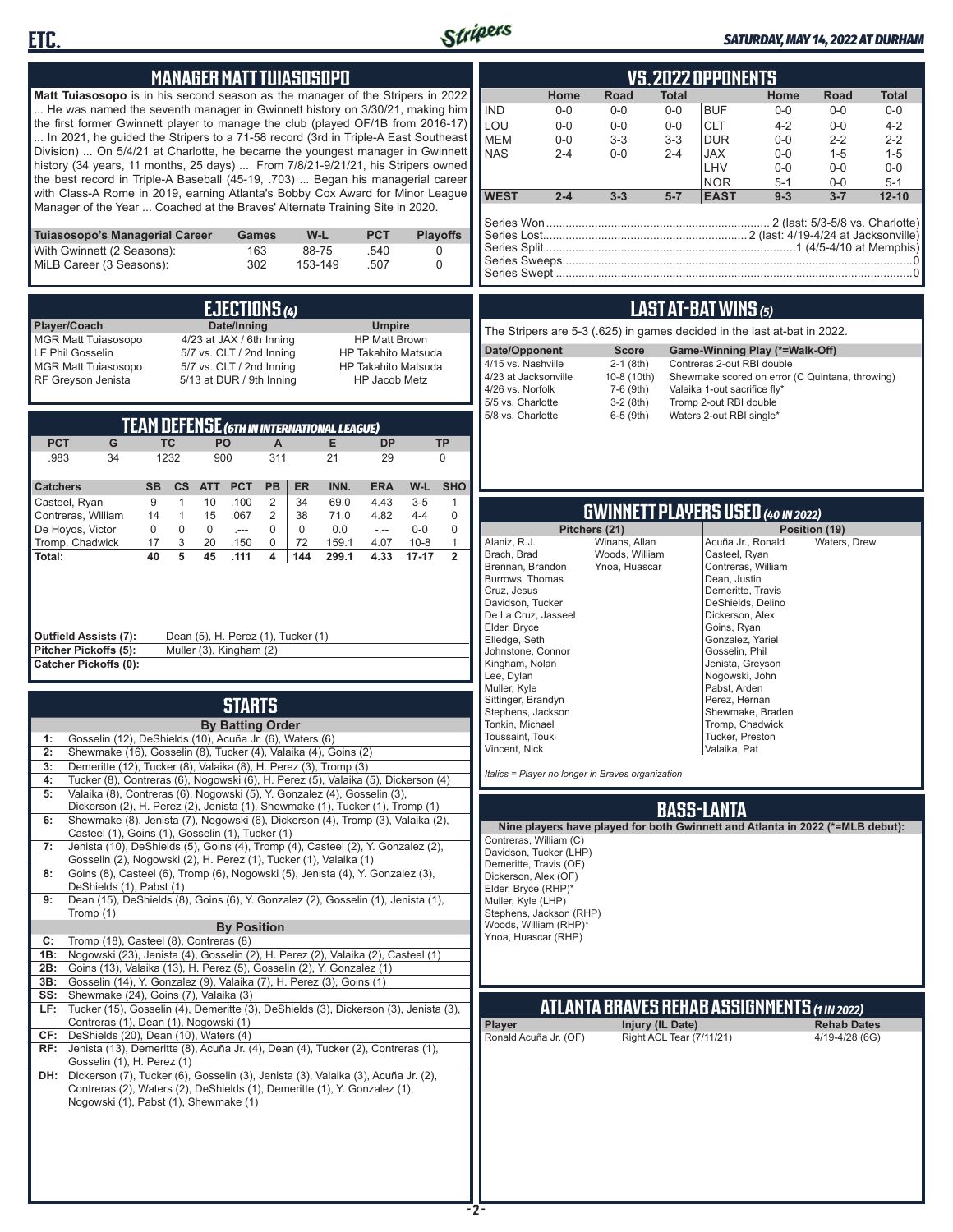### **STARTING PITCHER**



**ON BRAVES 40-MAN ROSTER**

### *SATURDAY, MAY 14, 2022 AT DURHAM*

# **50****KYLE Muller**

|      |     | QU HIYLL MULLLII                                                  | <b>BIO ON PAGE 63 OF MEDIA GUIDE</b> |
|------|-----|-------------------------------------------------------------------|--------------------------------------|
| B/T: | R/L | <b>BORN:</b> 10/7/97 in Dallas, TX (age 24)                       |                                      |
| HT:  | 6-7 | <b>ACQUIRED:</b> Braves' 2nd Round Pick in 2016 June draft out of |                                      |
| WT:  | 250 | Jesuit College Prep (Dallas, TX).                                 |                                      |

*TONIGHT'S START:* **Kyle Muller** makes his sixth start with Gwinnett and seventh start overall this season in game five of a six-game series at Durham.

- **• GWN Career:** Makes his 23rd career start with the Stripers ... Is 7-5 with a 3.33 ERA and .226 BAA dating back to his Triple-A debut in 2021.
- **• Triple-A Splits:** Makes his 14th career Triple-A road start (4-2, 3.92 ERA, .213 BAA) and 18th career Triple-A night start (5-4, 3.20 ERA, .229 BAA).
- **• Hot Stretch:** Over his last 18 starts with Gwinnett since 5/27/21, is 7-4 with a 2.60 ERA (26 ER in 90.0 IP), 1.16 WHIP, .210 BAA, 36 walks, and 104 strikeouts.

**PROSPECTING:** Muller is currently ranked as the Atlanta Braves' No. 4 prospect by MLB.com ... He is the top-ranked pitcher on Gwinnett's active roster.

**BROTHER VS. BROTHER:** Is the younger brother of Durham Bulls RHP Chris Muller (Chris, 26, was the Tampa Bay Rays' 17th-round pick in 2018 out of the University of Texas-San Antonio) ... The Muller brothers have never pitched against each other in a professional game, as this is the first time the two have been at the same level.

*2022 WITH GWINNETT:* **4/5 at MEM:** Was the Stripers' Opening Night starter (ND, 4.2 IP, 4 H, 1 ER, 1 BB, 7 SO in 2-1 loss), making him the first player in Gwinnett history to start consecutive season openers (also on 5/4/21 at Charlotte) ... **4/10 at MEM:** Earned his first Triple-A victory since 9/12/21 at Columbus (5.0 IP, 4 H, 2 ER in 5-4 win) ... Went 1-1 with a 3.66 ERA in four starts before being recalled on 5/1.

2022 WITH ATLANTA: Recalled by the Braves on 5/1 ... Dallas native started that night against the Texas Rangers in Arlington (loss, 2.2 IP, 4 H, career-high 7 ER, 6 BB, 3 SO in Braves' 7-3 loss) ... Optioned back to Gwinnett after the game.

*2021 SEASON:* Muller made both his Triple-A debut with Gwinnett (5-4, 3.39 ERA, .223 BAA in 17 starts) and Major League debut with Atlanta (2-4, 4.17 ERA, .202 BAA in 9G, 8 starts) ... Posted a 4.60 ERA in his first stint with the Stripers (7 starts) before being recalled for his MLB debut on 6/16 vs. Boston (1.0 IP in relief, 4 H, 2 ER, 1 SO) ... Made his first MLB start on 6/21 at the New York Mets (loss, 4.0 IP, 0 H, 1 R, 1 ER, 2 BB, 3 SO in 4-2 loss) ... Earned his first MLB win on 6/27 at Cincinnati (5.0 IP, 1 H, 0 R, 2 BB, 9 SO in 4-0 win) ... Optioned back to Gwinnett on 7/4 and for good on 8/13 ... Over 10 starts with the Stripers from 5/27-9/12, went 5-1 with a 1.80 ERA (11 ER in 55.0 IP), 0.93 WHIP, .169 BAA, and 59 strikeouts ... Named Gwinnett's "Most Competitive Player" for 2021, the first pitcher ever to win the award.

| <b>MULLER'S 2022 STATS</b> |           |            |       |       |     |           |           |           |            |  |  |
|----------------------------|-----------|------------|-------|-------|-----|-----------|-----------|-----------|------------|--|--|
| I Team                     | W-L       | <b>ERA</b> | G/GS  | ΙP    | ER  | <b>HR</b> | <b>BB</b> | <b>SO</b> | <b>BAA</b> |  |  |
| ATLANTA (MLB)              | $0 - 1$   | 23.63      | 1/1   | 2.2   |     |           | 6         |           | .333       |  |  |
| Gwinnett (AAA)             | $2 - 1$   | 3.16       | 5/5   | 25.2  | 9   |           | 9         | 32        | .237       |  |  |
| MiLB Career:               | $27 - 15$ | 3.10       | 90/89 | 432.0 | 149 | 29        | 195       | 461       | 224        |  |  |
| MLB Career:                | $2 - 5$   | 5.49       | 10/9  | 39.1  | 24  |           | 26        | 40        | .213       |  |  |

| <b>MULLER'S 2022 SPLITS (WITH GWINNETT)</b> |                    |                  |                       |  |  |  |  |  |  |  |
|---------------------------------------------|--------------------|------------------|-----------------------|--|--|--|--|--|--|--|
| Home:                                       | 1-1, 2.25 ERA (2G) | Road:            | 1-0, 3.95 ERA (3G)    |  |  |  |  |  |  |  |
| Day:                                        | 1-1, 3.27 ERA (2G) | Night:           | 1-0, 3.07 ERA (3G)    |  |  |  |  |  |  |  |
| Starter:                                    | 2-1, 3.16 ERA (5G) | <b>Reliever:</b> | $0-0, - -$ ERA $(0G)$ |  |  |  |  |  |  |  |
| Vs. LHB:                                    | .172 BAA, 1 HR     | Vs. RHB:         | .266 BAA, 1 HR        |  |  |  |  |  |  |  |

| MULLER VS. DURHAM' |         |            |   |    |     |  |    |           |           |      |  |  |
|--------------------|---------|------------|---|----|-----|--|----|-----------|-----------|------|--|--|
|                    | W-L     | <b>ERA</b> | G | GS | IP  |  | ER | <b>HR</b> | <b>BB</b> | so l |  |  |
| 12021:             | $0 - 1$ | 9.00       |   |    | 4.0 |  |    |           |           |      |  |  |
| 2022:              | $0-0$   | - --       |   |    | 0.0 |  |    |           |           | 0    |  |  |
| Career:            | $0 - 1$ | 9.00       |   |    | 4.0 |  |    |           |           |      |  |  |

|                               | <b>MULLER'S HIGHS &amp; LOWS</b> |                                    |  |  |  |  |  |  |  |  |  |
|-------------------------------|----------------------------------|------------------------------------|--|--|--|--|--|--|--|--|--|
|                               | <b>Season</b>                    | Career (MiLB and MLB)              |  |  |  |  |  |  |  |  |  |
| IP:                           | 6.0 (4/17 vs. NAS)               | 7.1 (7/20/18, FLA at CLR)          |  |  |  |  |  |  |  |  |  |
|                               | 8 (4/23 at JAX)                  | 12 (7/9/18, FLA at DBT - G2)       |  |  |  |  |  |  |  |  |  |
|                               | 6 (5/1 at TEX)                   | 6 (2x, last: 5/1/22, ATL at TEX)   |  |  |  |  |  |  |  |  |  |
| $\left  \frac{H}{ER} \right $ | 7 (5/7 vs. CLT)                  | 9 (2x, last: 6/28/18, FLA vs. DUN) |  |  |  |  |  |  |  |  |  |
|                               | 7 (5/1 at TEX)                   | 7 (5/1/22, ATL at TEX)             |  |  |  |  |  |  |  |  |  |
| Low-Hit CG:                   | None                             | None                               |  |  |  |  |  |  |  |  |  |
| Low-ER CG:                    | None                             | None                               |  |  |  |  |  |  |  |  |  |

### *MULLER'S CAREER ACCOLADES*

**2016:** GCL Braves Pitcher of the Year ... **2018:** Arizona Fall League "Rising Stars Game" Selection ... **2019:** Southern League Pitcher of the Week (5/26/19) ... Southern League Midseason All-Star ... **2021:** Gwinnett Stripers "Most Competitive Player" Award.

|            | <b>MULLER'S 2022 STARTS (ALL LEVELS)</b> |               |     |  |   |    |           |           |           |       |                |                     |          |                                              |
|------------|------------------------------------------|---------------|-----|--|---|----|-----------|-----------|-----------|-------|----------------|---------------------|----------|----------------------------------------------|
| Team       | Date/Opp.                                | <b>Result</b> | -IP |  | R | ER | <b>HR</b> | <b>BB</b> | <b>SO</b> | NP-S  | <b>Catcher</b> | Opp. Starter        | Final    | <b>Notes</b>                                 |
| <b>GWN</b> | 4/5 at MEM                               | ND.           | 4.2 |  |   |    |           |           |           | 77-50 | Tromp          | T.J. Zeuch          | $L. 2-1$ | 2nd career Opening Day start with GWN.       |
| <b>GWN</b> | 4/10 at MEM                              | W. 1-0        | 5.0 |  |   |    |           |           |           | 82-55 | Tromp          | T.J. Zeuch          | W. 5-4   | First Triple-A victory since 9/12/21 at COL. |
| <b>GWN</b> | 4/17 vs. NAS                             |               | 6.0 |  |   |    |           |           |           | 91-56 | Casteel        | Caleb Boushley      | $L.3-0$  | Only runs came on Tyler White 2-run HR.      |
| <b>GWN</b> | $4/23$ at JAX                            | <b>ND</b>     | 4.0 |  |   |    |           |           |           | 85-47 | Contreras      | <b>Matthew Kent</b> | W. 10-8  | GWN trailed 7-4 in 8th, won in 10 innings.   |
| <b>ATL</b> | 5/1 at TEX                               | $-0.1$        |     |  |   |    |           |           |           | 74-39 | Contreras      | <b>Tavlor Hearn</b> | $L.7-3$  | 7 ER a career high, 6 BB ties career high.   |
| <b>GWN</b> | 5/7 vs. CLT                              | W. 2-1        | 6.0 |  |   |    |           |           |           | 93-60 | Casteel        | John Parke          | W. 6-1   | First win at Coolray Field since 6/2/21.     |
|            |                                          |               |     |  |   |    |           |           |           |       |                |                     |          |                                              |

|                     | <b>STRIPERS STARTING PITCHERS (11 IN 2022)</b> |            |    |    |           |                             |                            |                                                    |  |  |  |  |
|---------------------|------------------------------------------------|------------|----|----|-----------|-----------------------------|----------------------------|----------------------------------------------------|--|--|--|--|
| <b>Pitcher</b>      | W-L                                            | <b>ERA</b> | GS | QS |           | <b>Team W-L Run Support</b> | <b>Last Gwinnett Start</b> | <b>Final Line</b>                                  |  |  |  |  |
| Davidson, Tucker    | $1 - 1$                                        | 4.44       | 5  |    | $1 - 4$   | 3.00 RPG (15 Tot.)          | 5/11 at DUR (W)            | 5.0 IP, 4 H, 1 R, 1 ER, 0 BB, 6 SO, 1 HR (86p/57s) |  |  |  |  |
| De La Cruz, Jasseel | $0 - 2$                                        | 9.72       | 4  | 0  | $1 - 3$   | 1.75 RPG (7 Tot.)           | 4/26 vs. NOR (ND)          | 0.2 IP, 2 H, 2 R, 2 ER, 3 BB, 0 SO (34p/15s)       |  |  |  |  |
| Elder, Bryce        | $0-0$                                          | 6.55       |    |    | $1 - 1$   | 4.50 RPG (9 Tot.)           | 5/12 at DUR (ND)           | 4.0 IP, 6 H, 6 R, 6 ER, 1 HB, 3 BB, 1 SO (75p/45s) |  |  |  |  |
| Johnstone, Connor   | $0 - 0$                                        | .59        |    |    | $2 - 1$   | 1.33 RPG (4 Tot.)           | 5/8 vs. CLT (ND)           | 2.1 IP, 5 H, 3 R, 2 ER, 0 BB, 1 SO (38p/27s)       |  |  |  |  |
| Kingham, Nolan      | $0 - 0$                                        | 0.00       |    | 0  | $1 - 0$   | 4.00 RPG (4 Tot.)           | 4/30 vs. NOR (ND)          | 4.0 IP, 1 H, 0 R, 1 BB, 2 SO (42p/26s)             |  |  |  |  |
| Muller, Kyle        | $2 - 1$                                        | 3.16       | 5  |    | $3 - 2$   | 3.00 RPG (15 Tot.)          | 5/7 vs. CLT (W)            | 6.0 IP, 7 H, 1 R, 1 ER, 2 BB, 4 SO (92p/59s)       |  |  |  |  |
| Stephens, Jackson   | $1-0$                                          | 3.00       |    |    | $1 - 0$   | 4.00 RPG (4 Tot.)           | 4/7 at MEM (W)             | 6.0 IP, 4 H, 2 R, 2 ER, 0 BB, 7 SO (71p/52s)       |  |  |  |  |
| Toussaint, Touki    | $1 - 0$                                        | 5.64       | 5  |    | $5-0$     | 4.80 RPG (24 Tot.)          | 5/10 at DUR (ND)           | 4.0 IP, 4 H, 3 R, 3 ER, 4 BB, 7 SO, 1 HR (84p/44s) |  |  |  |  |
| Vincent, Nick       | $0 - 0$                                        | 0.00       |    |    | $1 - 0$   | $0.00$ RPG $(0$ Tot.)       | 4/15 vs. NAS (ND)          | 2.0 IP, 1 H, 0 R, 1 BB, 4 SO (41p/25s)             |  |  |  |  |
| Winans, Allan       | $0 - 1$                                        | 6.55       | 3  |    | $0 - 3$   | 2.67 RPG (8 Tot.)           | 4/20 at JAX $(L)$          | 2.1 IP, 4 H, 6 R, 6 ER, 2 BB, 3 SO, 2 HR (59p/35s) |  |  |  |  |
| Ynoa, Huascar       | $1 - 2$                                        | 6.41       | 4  |    | $1 - 3$   | 2.25 RPG (9 Tot.)           | 5/13 at DUR (L)            | 3.0 IP, 5 H, 4 R, 4 ER, 3 BB, 7 SO, 1 HR (75p/45s) |  |  |  |  |
| Total:              | $6 - 7$                                        | 4.81       | 34 | 6  | $17 - 17$ | 2.97 RPG (99 Tot.)          |                            |                                                    |  |  |  |  |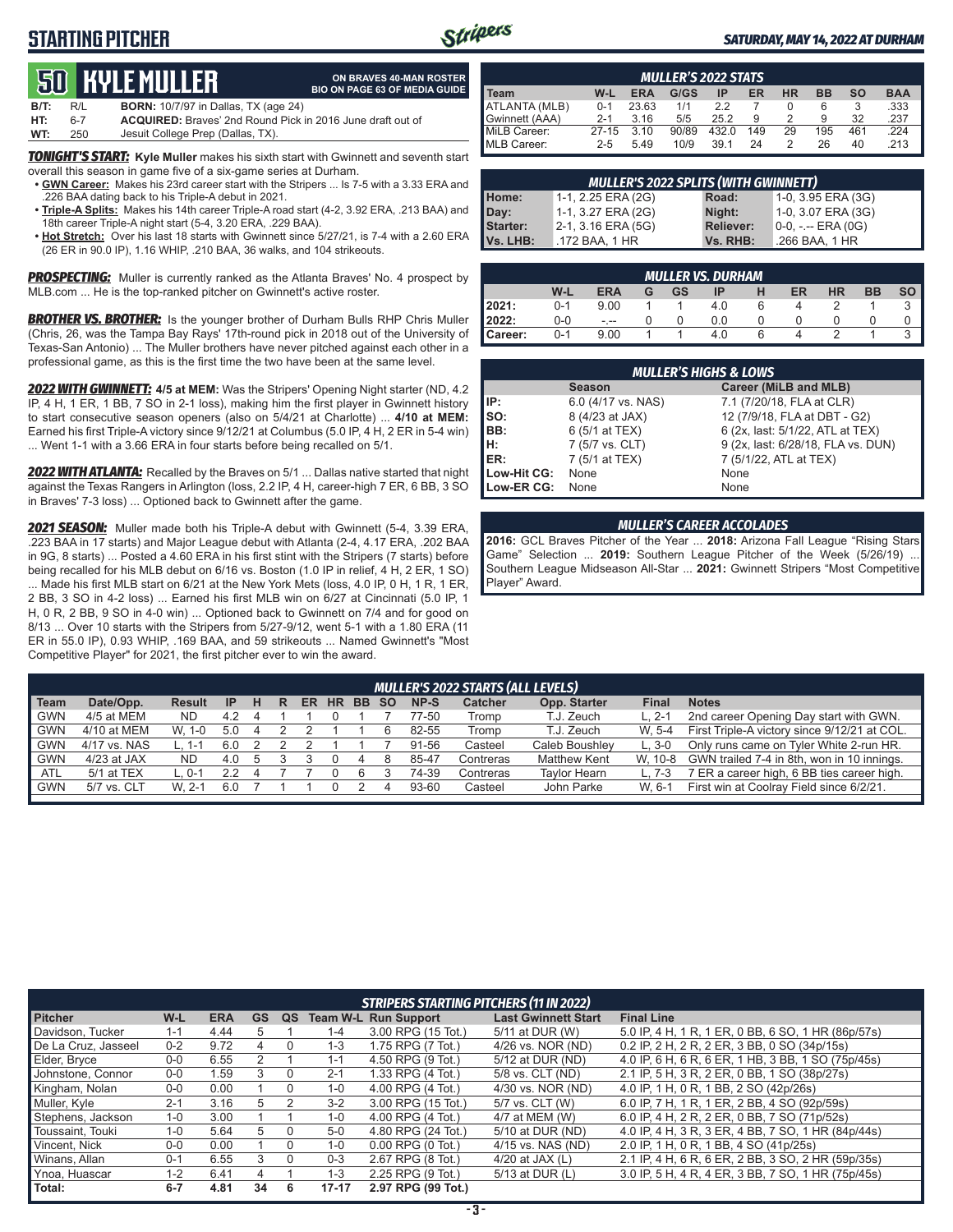### **BULLPEN**



### *SATURDAY, MAY 14, 2022 AT DURHAM*

| <b>STRIPERS PITCHING BREAKDOWN</b>                                                   |                               |            |       |                              |     |           |             |           |            |  |  |
|--------------------------------------------------------------------------------------|-------------------------------|------------|-------|------------------------------|-----|-----------|-------------|-----------|------------|--|--|
|                                                                                      | W-L                           | <b>ERA</b> | IP    | R                            | ER  | <b>HR</b> | <b>BB</b>   | <b>SO</b> | <b>BAA</b> |  |  |
| Starters:                                                                            | $6 - 7$                       | 4.81       | 147.2 | 86                           | 79  | 18        | 64          | 162       | 246        |  |  |
| Relievers:                                                                           | $11 - 10$                     | 3.92       | 151.2 | 74                           | 66  | 17        | 45          | 200       | .240       |  |  |
| l Total:                                                                             | $17 - 17$                     | 4.33       | 299.1 | 160                          | 144 | 35        | 109         | 362       | 243        |  |  |
| <b>Saves/Opp:</b> 5/10 (50.0%)<br><b>IR/Scored: 39/7 (17.9%)</b><br><b>Holds: 11</b> |                               |            |       |                              |     |           |             |           |            |  |  |
|                                                                                      | <b>SO/9.0 IP Ratio: 10.89</b> |            |       | <b>BB/9.0 IP Ratio: 3.28</b> |     |           | CG/SHO: 0/0 |           |            |  |  |

### **32 R.J. ALANIZ** *- RHP - 30 YRS - McALLEN, TX*

*RELIEF W/GWN:*1-1, 2.92 ERA in 10G *START W/GWN:*0-0, -.-- ERA in 0G *GF:*4 *HOLDS:*0 *SAVES:*1/1 *IR/SCORED:*3/0 *SCORELESS STREAK:*3G (3.1 IP)

*LAST OUTING:*5/12 at DUR (1.0 IP, 0 H, 0 R, 1 HB, 0 BB, 3 SO, 13p/8s)

- **• 2022: 4/7 at MEM:** Earned a save in his Gwinnett debut (1.0 IP, 0 H, 0 R, 1 SO), finishing off a 5-2 win ... **5/3 vs. CLT:** Notched 50th career MiLB win and 1st with Gwinnett (1.1 IP, 2 H in 11-7 win).
- **• 2021:** Pitched for both Triple-A Louisville (1-3, 3.46 ERA, .286 BAA, 1 SV in 33G) and Cincinnati (0-0, 3.38 ERA, .111 BAA in 3G).
- **• Triple-A Stops:** Prior to joining Gwinnett, has pitched for Toledo (DET) from 2016- 17, Durham (TB) in 2018, Tacoma (SEA) in 2019, and Louisville (CIN) from 2019- 21 ... Was a part of Durham's Governors' Cup championship team in 2018.
- **• MLB Career:** 1-0, 8.35 ERA, .278 BAA, 0 SV in 15G (0 starts) with Seattle (2019) and Cincinnati (2019, 2021).
- **• Acquired:** MiLB FA (3/20/22) ... Originally signed by the Houston Astros as a nondrafted free agent (8/14/09).

## **53 BRAD BRACH** *- RHP - 36 YRS - FREEHOLD, NJ*

*RELIEF W/GWN:*2-0, 2.84 ERA in 10G *START W/GWN:*0-0, -.-- ERA in 0G *GF:*5 *HOLDS:*0 *SAVES:*1/1 *IR/SCORED:*2/0 *SCORELESS STREAK:*-1G (2 ER)

- *LAST OUTING:*5/11 at DUR (1.0 IP, 3 H, 2 R, 2 ER, 1 BB, 2 SO, 1 HR, 28p/18s) **• 2022: 4/12 vs. NAS:** On his 36th birthday, earned 1st save with Gwinnett, closing out 4-3 win (1.0 IP, 3 H, 2 ER, 1 BB) ... **4/23 at JAX:** Pitched scoreless 9th and 10th innings (2.0 IP, 1 H, 0 R, 1 SO) for his 2nd win in 10-8 victory ... **4/15-5/6:** Made 6 consecutive scoreless appearances (8.2 IP, 7 H, 1 BB, 8 SO).
- **• 2021:** In 35G with Cincinnati, was 1-2 with a 6.30 ERA, .254 BAA, and 1 save ... Also logged 8G with Triple-A Louisville (0-0, 0.00 ERA, 0 ER in 8.2 IP, 15 SO).
- **• Triple-A Stops:** Prior to joining Gwinnett, has pitched for Tucson (SD) from 2011- 13, Norfolk (BAL) in 2014, and Louisville (CIN) in 2021.
- **• MLB Career:** 38-29, 3.55 ERA, .232 BAA, 34 SV in 531G (0 starts) with San Diego (2011-13), Baltimore (2014-18), Atlanta (2018), Chicago Cubs (2019), New York Mets (2019-20), and Cincinnati (2021) ... Pitched in the MLB Postseason for Baltimore (2014, 2016) and Atlanta (2018).
- **• Acquired:** MiLB FA (3/19/22) ... Originally the San Diego Padres' 42nd-round pick in 2008 out of Monmouth University (West Long Branch, NJ).

# **57 BRANDON BRENNAN** *- RHP - 30 YRS - MISSION VIEJO, CA*

*RELIEF W/GWN:*0-1, 9.45 ERA in 11G *START W/GWN:*0-0, -.-- ERA in 0G *GF:*0 *HOLDS:*1 *SAVES:*0/0 *IR/SCORED:*2/2 *SCORELESS STREAK:*-3G (3 R, 2 ER)

- *LAST OUTING:*5/13 at DUR (2.0 IP, 1 H, 1 R, 1 ER, 2 BB, 3 SO, 35p/19s)
- **• 2022: Has struck out 3 batters in 5 of his 11 outings (17 SO in 13.1 IP total)**. **• 2021:** Made 32 relief appearances with Triple-A Worcester (Red Sox), going 1-2 with a 5.97 ERA, .293 BAA, and 1 save (1-for-4) ... Also made 1 MLB appearance
- with Boston, tossing 3.0 scoreless IP on 6/12 vs. Toronto. **• Triple-A Stops:** Prior to joining Gwinnett, has pitched for Charlotte (CWS) from
- 2017-18, Tacoma (SEA) in 2019, and Worcester (BOS) in 2021. **• MLB Career:** 3-6, 4.21 ERA, .214 BAA, 0 SV in 55G (0 starts) with Seattle (2019-
- 20) and Boston (2021).
- **• Acquired:** MiLB FA (3/10/22) ... Originally the Chicago White Sox' 4th-round pick in 2012 out of Orange Coast College (Costa Mesa, CA).

# **49 THOMAS BURROWS** *- LHP - 27 YRS - FLORENCE, AL*

*RELIEF W/GWN:*2-1, 4.38 ERA in 11G *START W/GWN:*0-0, -.-- ERA in 0G

- *GF:*0 *HOLDS:*2 *SAVES:*0/2 *IR/SCORED:*11/1 *SCORELESS STREAK:*1G (1.1 IP) *LAST OUTING:*5/12 at DUR (1.1 IP, 1 H, 0 R, 1 BB, 4 SO, 30p/18s)
- **• 2022: 4/6 at MEM:** Struck out his lone batter faced (Nolan Gorman), stranding 3 inherited runners and earning his first win of the year ... **4/30 vs. NOR:** Picked up 2nd win, logging 2.0 IP (1 H, 0 R) in combined 6-hit shutout (won 5-0).
- **• GWN Career:** 6-3, 3.66 ERA (39 ER in 96.0 IP), 6 SV in 73G (1 start) since 2019.
- **• 2021:** Spent entire year with Gwinnett, going 3-1 with a 2.64 ERA, .176 BAA, and 0
- saves (0-for-1) in 35G (1 start) ... Led team in relief strikeouts (65).
- **• MLB Career:** Has yet to make his Major League debut.
- **• Acquired:** Via trade with Seattle (1/11/17) ... Originally the Seattle Mariners' 4thround pick in 2016 out of the University of Alabama.
- **• Accolades:** Earned Gwinnett's Community Service Award in 2019.

| <b>PITCHING SPLITS</b> |            |           |            | <b>PITCHING BY MONTH</b> |            |           |           |          |            |  |  |  |  |
|------------------------|------------|-----------|------------|--------------------------|------------|-----------|-----------|----------|------------|--|--|--|--|
|                        | <b>BAA</b> | <b>HR</b> |            | W-L                      | <b>ERA</b> | <b>HR</b> | <b>BB</b> | SΟ       | <b>BAA</b> |  |  |  |  |
| Vs. LHB:               | .270       | 16        | April:     | $10 - 13$                | 4.01       | 23        |           | 228      | .230       |  |  |  |  |
| Vs. RHB:               | .222       | 19        | May:       | 7-4                      | 4.99       | 12        | 32        | 134      | .268       |  |  |  |  |
| <b>Bases Empty:</b>    | .223       | 17        | June:      | $0 - 0$                  |            | 0         |           | $\Omega$ |            |  |  |  |  |
| <b>Runners On:</b>     | .269       | 18        | July:      | $0 - 0$                  | -.--       | 0         |           | 0        | ---        |  |  |  |  |
| <b>RISP:</b>           | .279       |           | August:    | $0 - 0$                  | - --       | 0         | 0         | O        | ---        |  |  |  |  |
| Loaded:                | .429       |           | September: | $0 - 0$                  |            | 0         | O         | O        |            |  |  |  |  |

# **48 JESUS CRUZ** *- RHP - 27 YRS - SALINAS DE HIDALGO, MEXICO*

|  | <b>RELIEF W/GWN: 0-0, 2.08 ERA in 7G</b> |  | <b>START W/GWN: 0-0, -.-- ERA in 0G</b>                                       |
|--|------------------------------------------|--|-------------------------------------------------------------------------------|
|  |                                          |  | <b>GF: 4 HOLDS: 0 SAVES: 0/0 IR/SCORED: 7/3 SCORELESS STREAK: 4G (5.0 IP)</b> |

*LAST OUTING:*5/10 at DUR (1.0 IP, 0 H, 0 R, 0 BB, 2 SO, 22p/16s)

- **• 2022:** Released by St. Louis on 3/30, signed with Atlanta on 4/6 ... **Since joining Gwinnett on 4/15, 5 of his 8G have been scoreless (8.2 IP, 2 ER)**.
- **• 2021:** Logged 37 relief appearances with Triple-A Memphis, going 0-3 with a 3.06 ERA, .223 BAA, and 3 SV (3-for-5) ... Pitched for Aguilas de Mexicali in the Mexican Pacific Winter League (0-1, 2.66 ERA in 21G).
- **• Triple-A Stops:** Prior to joining Gwinnett, pitched for Memphis (STL) in 2019 and 2021 ... Combined to go 6-10 with a 5.42 ERA, .246 BAA, and 3 SV in 100G.
- **• MLB Career:** 0-0, 18.00 ERA, .600 BAA, 0 SV in 1G (0 starts) with St. Louis (2020). **• Acquired:** MiLB FA (4/6/22) ... Originally signed by the St. Louis Cardinals as a
- non-drafted free agent (7/2/17).

### **60 JASSEEL DE LA CRUZ** *- RHP - 24 YRS - HATO MAYOR, D.R.*

|         | RELIEF W/GWN: 0-0, 4.50 ERA in 3G | <b>START W/GWN: 0-2, 9.72 ERA in 4G</b>                                 |
|---------|-----------------------------------|-------------------------------------------------------------------------|
| GF: $2$ |                                   | HOLDS: 0 SAVES: 0/0 IR/SCORED: 0/0 SCORELESS STREAK: 1G (2.0 IP)        |
|         |                                   | <b>LAST OUTING:</b> 5/13 at DUR (2.0 IP, 1 H, 0 R, 1 BB, 2 SO, 32p/18s) |

- **• 2022:** Was on Gwinnett's Opening Night roster for the 2nd straight season ... Opened the year in the rotation (0-2, 9.72 ERA in 4 starts from 4/9-4/26).
- **• GWN Career:** 1-5, 7.21 ERA (55 ER in 68.2 IP), 0 SV in 27G (19 starts) since 2021 **• 2021:** Made his Triple-A debut with the Stripers, going 1-3 with a 7.03 ERA, 1.70
- WHIP, and .278 BAA in 20G (15 starts) ... Was on the 7-day IL from 8/16-9/15. **• MLB Career:** Has yet to debut in the Majors despite recalls in 2020 and 2021.
- **• Acquired:** MiLB FA (3/13/22) ... Originally signed by the Atlanta Braves as a NDFA (6/1/15) ... Non-tendered and elected free agency (11/30/21).
- **• Accolades:** Won FSL Pitcher of the Week award on 5/19/19 after throwing the first no-hitter in Florida Fire Frogs history on 5/18/19 vs. Jupiter (9.0 IP, 2 BB, 4 SO).

### **55 SETH ELLEDGE** *- RHP - 25 YRS - DALLAS, TX*

*RELIEF W/GWN:*1-1, 2.31 ERA in 9G *START W/GWN:*0-0, -.-- ERA in 0G *GF:*1 *HOLDS:*1 *SAVES:*0/0 *IR/SCORED:*2/0 *SCORELESS STREAK:*4G (6.0 IP)

- *LAST OUTING:*5/11 at DUR (1.0 IP, 1 H, 0 R, 0 BB, 3 SO, 20p/16s)
- **• 2022: 4/29 vs. NOR:** Earned first win with Gwinnett, tossing 2.0 IP (0 H, 0 R, 0 BB, 4 SO) as part of combined 4-hit shutout in 8-0 victory.
- **• 2021:** Pitched for both Triple-A Memphis (2-2, 6.56 ERA, .299 BAA, 2 SV in 30G) and St. Louis (0-0, 4.63 ERA, .302 BAA, 0 SV in 11G).
- **• Triple-A Stops:** Prior to joining Gwinnett, has pitched for Memphis (STL) from 2019-21 (5-3, 5.66 ERA, .270 BAA, 2 SV in 51G) ... Also appeared for the Redbirds in the 2018 PCL Playoffs (0-0, 0.00 ERA in 1G).
- **• MLB Career:** 1-0, 4.63 ERA, .282 BAA, 0 SV in 23G with St. Louis (2020-21).
- **• Acquired:** MiLB FA (3/30/22) ... Originally the Seattle Mariners' 4th-round pick in 2017 out of Dallas Baptist University (TX).

# **51 CONNOR JOHNSTONE** *- RHP - 27 YRS - SAN DIEGO, CA*

*RELIEF W/GWN:*0-0, 3.00 ERA in 6G *START W/GWN:*0-0, 1.59 ERA in 3G

*GF:*1 *HOLDS:*2 *SAVES:*1/1 *IR/SCORED:*0/0 *SCORELESS STREAK:*-2G (4 R, 3 ER) *LAST OUTING:*5/12 vs. DUR (1.2 IP, 2 H, 1 R, 1 ER, 3 BB, 2 SO, 37p/20s)

- **• 2022:** In 3 spot starts (4/19 at JAX, 4/29 vs. NOR, 5/8 vs. CLT), has a 1.59 ERA (2 ER in 11.1 IP) and .250 BAA (10 H, 3 BB, 3 SO) ... **5/5 vs. CLT:** Notched his 1st career save with Stripers (1.0 IP, 0 H, 0 R), finishing off 3-2 victory.
- **• GWN Career:** 7-8, 4.38 ERA (63 ER in 129.1 IP), 1 SV in 54G since 2018 ... Of his 23 career Triple-A starts, 16 came in 2021.
- **• 2021:** Spent the full year with Gwinnett, going 3-8 with a 4.84 ERA and .258 BAA in 33G (16 starts) ... Was 2-0 with a 2.36 ERA and .191 BAA in 17 relief outings.
- **• MLB Career:** Has yet to make his Major League debut.
- **• Acquired:** Braves' 21st-round pick in 2017 out of Wake Forest University.
- **• Local Product:** Played baseball at Roswell High School (Roswell, GA).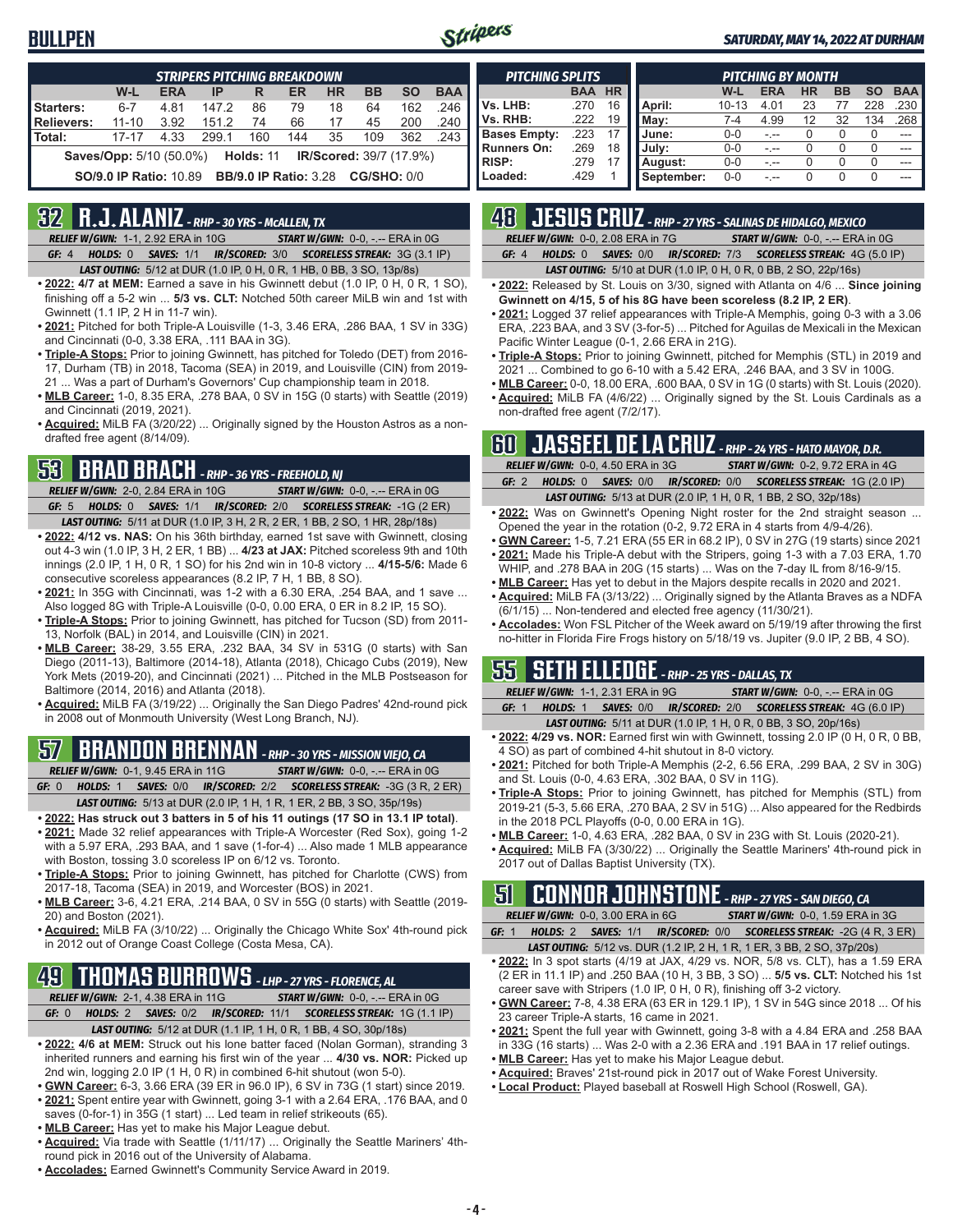# **BULLPEN**

### **39 NOLAN KINGHAM** *- RHP - 25 YRS - LAS VEGAS, NV*

*RELIEF W/GWN:*1-0, 3.07 ERA in 8G *START W/GWN:*0-0, 0.00 ERA in 1G *GF:*0 *HOLDS:*0 *SAVES:*0/0 *IR/SCORED:*6/0 *SCORELESS STREAK:*1G (2.0 IP) *LAST OUTING:*5/10 at DUR (win, 2.0 IP, 0 H, 0 R, 0 BB, 3 SO, 25p/20s)

- **• 2022: 4/5-4/20:** Opened season with 5 consecutive scoreless outings, totaling 9.1 IP (3 H, 1 BB, 8 SO, .103 BAA) ... **4/30 vs. NOR:** Made spot start, pitching 4.0 innings (1 H, 1 BB, 2 SO) in combined 6-hit shutout (won 5-0) ... **5/10 at DUR:** earned 1st career Triple-A win in 16th outing (2.0 IP, 0 H, 0 R, 3 SO).
- **• GWN Career:** 1-5, 7.13 ERA (38 ER in 48.0 IP), 0 SV in 16G (7 starts) since 2021.
- **• 2021:** Pitched for both Double-A Mississippi (6-1, 2.08 ERA, .225 BAA, 2 SV in 12G) and Gwinnett (0-5, 10.13 ERA, .365 BAA in 7G) ... Named Double-A South Pitcher of the Month for June (3-0, 0.83 ERA, 0.83 WHIP, .193 BAA in 5 starts) ... Served as the M-Braves' closer during the Double-A South Championship Series, going 3-for-3 in save chances (2.1 IP, 1 H, 0 R, 0 BB, 2 SO) ... Got the final 3 outs of Mississippi's 2-1 win over Montgomery in Game 5, clinching the title.
- **• MLB Career:** Has yet to make his Major League debut.
- **• Acquired:** Braves' 12th-round pick in 2018 out of the University of Texas.

### **58 DYLAN LEE** *- LHP - 27 YRS - DINUBA, CA*

|      | <b>RELIEF W/GWN: 1-1, 1.42 ERA in 11G</b> | <b>START W/GWN: 0-0, -.-- ERA in 0G</b>                                              |
|------|-------------------------------------------|--------------------------------------------------------------------------------------|
| GF 5 |                                           | <b>HOLDS: 1 SAVES: 0/0 IR/SCORED: 2/0 SCORELESS STREAK: 5G (6.0 IP)</b>              |
|      |                                           | <b>IACT OUTING:</b> $E/11$ at DUD $(1 \cap D \cap H \cap D \cap RP$ 3 SO $15p/11s$ ) |

- **• 2022:** Recalled by Atlanta on 4/19, did not pitch (optioned on 4/20) ... **5/8 vs. CLT:** Logged 2.0 IP (1 H, 0 R, 4 SO) for 1st win of the year in 6-5 comeback.
- **• GWN Career:** 6-2, 1.52 ERA (10 ER in 59.1 IP), 1 SV in 46G since 2021.
- **• 2021:** Named Stripers' Most Outstanding Reliever (5-1, 1.54 ERA, .176 BAA, 1 SV in 35G) ... Led GWN relievers (min. 30.0 IP) in BAA, ranked 2nd in ERA.
- **• 2021 w/ATL:** Made his MLB debut with the Braves, logging 2G in relief in October (0-0, 9.00 ERA, .333 BAA) ... Also made his MLB Postseason debut (0-0, 6.00 ERA, .286 BAA in 3G, 1 start) ... Started Game 4 of the World Series vs. Houston on 10/30 (ND, 0.1 IP, 1 H, 1 ER, 2 BB, 1 SO), becoming the 1st pitcher in MLB history to make his 1st career start in the World Series.
- **• MLB Career:** 0-0, 9.00 ERA, .333 BAA, 0 SV in 2G (0 starts) with Atlanta (2021).
- **• Acquired:** MiLB FA (4/15/21) ... Originally the Miami Marlins' 10th-round pick in 2016 out of Fresno State University.

### **56 BRANDYN SITTINGER** *- LHP - 27 YRS - ELYRIA, OH*

- *RELIEF W/GWN:*1-2, 7.11 ERA in 10G *START W/GWN:*0-0, -.-- ERA in 0G *GF:*1 *HOLDS:*1 *SAVES:*0/1 *IR/SCORED:*1/1 *SCORELESS STREAK:*-2G (2 ER) *LAST OUTING:*5/11 at DUR (1.0 IP, 3 H, 1 R, 1 ER, 0 BB, 1 SO, 24p/15s)
- **• 2022: 4/12 vs. NAS:** Earned his 1st win with Gwinnett (2.0 IP, 2 H, 0 R in 4-3 win) ...**4/12-4/19:** Had 3 straight 2.0-inning scoreless outings (6.0 IP, 5 H, 2 BB, 7 SO).
- **• 2021:** Split time between Double-A Amarillo (0-1, 3.94 ERA, .196 BAA, 1 SV in 12G) and Triple-A Reno (1-1, 4.24 ERA, .209 BAA, 4 SV in 23G) of the Arizona organization ... Also made his MLB debut (0-1, 7.71 ERA, .294 BAA, 0 SV in 5G).
- **• Triple-A Stops:** Prior to joining Gwinnett, had only pitched with Reno in 2021.
- **• MLB Career:** 0-1, 7.71 ERA, .294 BAA, 0 SV in 5G (0 starts) with Arizona (2021). **• Acquired:** MiLB FA (2/20/22) ... Originally the Detroit Tigers' 17th-round pick in 2016 out of Ashland University (Ashland, OH).

### **59 MICHAEL TONKIN** *- RHP - 32 YRS - GLENDALE, CA*

*RELIEF W/GWN:*2-0, 3.72 ERA in 10G *START W/GWN:*0-0, -.-- ERA in 0G *GF:*7 *HOLDS:*1 *SAVES:*2/3 *IR/SCORED:*0/0 *SCORELESS STREAK:*-1G (1 ER)

*LAST OUTING:*5/13 at DUR (1.0 IP, 1 H, 1 R, 1 ER, 0 BB, 2 SO, 1 HR, 19p/12s) **• 2022: 4/6 at MEM:** In his 1st outing in affiliated MiLB since 2019 (with Triple-A Reno), earned a save in his Stripers debut (1.0 IP, 1 H, 0 R, 1 SO in 5-3 win) ... **4/26 vs. NOR:** Earned 1st win with Gwinnett despite blown save (1.0 IP, 1 H, 1 ER, 1 HR, 2 SO) in 7-6 walk-off victory ... **5/5 vs. CLT:** Struck out all 3 batters faced to get the win in last-at-bat 3-2 triumph.

- **• 2021:** Pitched for the Long Island Ducks of the Atlantic League (2-1, 0.53 ERA, 9 SV in 16G), Tijuana of the Mexican League (2-1, 2.00 ERA in 6G), and Aguilas of the Dominican Winter League (1-0, 0.68 ERA in 13G).
- **• Triple-A Stops:** Before joining Gwinnett, pitched for Rochester (MIN) from 2013- 17, San Antonio (MIL) in 2019, and Reno (ARI) in 2019.
- **• MLB Career:** 3-3, 4.43 ERA, .269 BAA, 0 SV in 141G with Minnesota (2013-17).
- **• Acquired:** MiLB FA (1/11/22) ... Originally the Minnesota Twins' 30th-round pick in 2008 out of Palmdale High School (CA).

## **54 NICK VINCENT** *- RHP - 35 YRS - RAMONA, CA*

*RELIEF W/GWN:*0-3, 6.10 ERA in 9G *START W/GWN:*0-0, 0.00 ERA in 1G *GF:*3 *HOLDS:*2 *SAVES:*0/1 *IR/SCORED:*2/0 *SCORELESS STREAK:*-1G (1 ER)

- *LAST OUTING:*5/12 at DUR (loss, 0.1 IP, 3 H, 1 R, 1 ER, 1 BB, 1 SO, 17p/10s)
- **• 2022: 4/15 vs. NAS:** In his 1st Triple-A start since 2008 with Portland, tossed 2.0 scoreless IP (1 H, 1 BB, 4 SO) in an eventual 2-1 win ... **4/29 vs. NOR:** Struck out 4 over 2.0 hitless innings to finish 4-hit shutout in 8-0 win.
- **• 2021:** Opened the season with the Texas Rangers, pitching for Triple-A Round Rock (0-0, 4.11 ERA, .273 BAA in 15G) ... Released on 6/22 ... Signed by the Minnesota Twins on 6/23 and joined Triple-A St. Paul (3-1, 4.55 ERA, .228 BAA, 6 SV in 24G) ... Had his contract selected on 8/10 and logged 7G for the Twins (1-0, 0.71 ERA, .146 BAA, 0 SV).
- **• Triple-A Stops:** Prior to joining Gwinnett, has pitched for 7 Triple-A teams: Portland (SD, 2008), Tucson (SD, 2012-13), El Paso (SD, 2015), Sacramento (SF, 2019), Lehigh Valley (PHI, 2019), Round Rock (TEX, 2021), and St. Paul (MIN, 2021).
- **• MLB Career:** 23-23, 3.30 ERA, .236 BAA, 7 SV in 412G with San Diego (2012-15), Seattle (2016-18), San Francisco (2019), Philadelphia (2019), Miami (2020), and Minnesota (2021).
- **• Acquired:** MiLB FA (3/16/22) ... Originally the San Diego Padres' 18th-round pick in 2008 out of Cal State Long Beach.

# **45 WILLIAM WOODS** *- RHP - 23 YRS - TRENTON, TN*

|       | RELIEF W/GWN: 0-0, 0.00 ERA in 5G |  | <b>START W/GWN: 0-0, -.-- ERA in 0G.</b>                                      |
|-------|-----------------------------------|--|-------------------------------------------------------------------------------|
| GF: 1 |                                   |  | HOLDS: 0 SAVES: 0/0 IR/SCORED: 1/0 SCORELESS STREAK: -1G (1 R, 0 ER)          |
|       |                                   |  | <b>LAST OUTING:</b> 5/10 at DUR (1.0 IP, 1 H, 1 R, 0 ER, 0 BB, 1 SO, 21p/14s) |

- **• Prospecting:** Entering 2022, ranked the Braves' No. 21 prospect (MLB.com). **• 2022 in MiLB:** Opened with Mississippi, making his regular-season Double-A
- debut (0-1, 10.80 ERA, .318 BAA in 3G, 1 start) ... Promoted to Gwinnett on 4/19 ... **Has struck out 8 of 13 batters faced over 5G in Triple-A debut (2.2 IP)**.
- **• 2022 w/ATL:** Recalled on 4/26 for his MLB debut after just 90.0 career MiLB innings ... **4/27 vs. CHC:** Became the 108th former Gwinnett player to debut in the Majors (1.0 IP, 0 H, 0 R, 1 BB, 1 SO, struck out Patrick Wisdom) ... **4/27-5/1:** Made 2 scoreless appearances (2.0 IP, 2 H, 1 BB, 2 SO) before being optioned on 5/1.
- **• 2021:** Limited by injury to 5 starts between the FCL Braves (0-0, 0.00 ERA, .250 BAA in 1GS) and High-A Rome (0-1, 4.66 ERA, .270 BAA in 4GS) ... Didn't make his season debut until 8/19 ... Joined Mississippi on 9/18 and made 1 start during the Double-A South Championship Series (0-1, 6.00 ERA, 2 ER in 3.0 IP, 4 H, 2 BB, 4 SO), a 14-2 loss to Montgomery in Game 4.
- **• MLB Career:** 0-0, 0.00 ERA, .286 BAA, 0 SV in 2G with Atlanta (2022).
- **• Acquired:** Braves' 23rd-round pick in 2018 out of Dyersburg CC (TN).

|                | <b>BULLPEN USAGE (PITCHES THROWN IN LAST 7 DAYS)</b> |     |     |                                                       |      |      |      |  |  |
|----------------|------------------------------------------------------|-----|-----|-------------------------------------------------------|------|------|------|--|--|
| <b>Pitcher</b> | 5/7                                                  | 5/8 | 5/9 | 5/10                                                  | 5/11 | 5/12 | 5/13 |  |  |
| Alaniz         | 11                                                   |     |     |                                                       |      | 13   |      |  |  |
| <b>Brach</b>   |                                                      |     |     |                                                       | 28   |      |      |  |  |
| <b>Brennan</b> |                                                      | 27  |     |                                                       |      |      | 35   |  |  |
| <b>Burrows</b> |                                                      | 27  |     |                                                       |      | 30   |      |  |  |
| Cruz           | 18                                                   |     |     | 22                                                    |      |      |      |  |  |
| De La Cruz     |                                                      |     |     |                                                       |      |      | 32   |  |  |
| Elledge        | 13                                                   |     |     |                                                       | 20   |      |      |  |  |
| Johnstone      |                                                      | 38  |     |                                                       |      | 37   |      |  |  |
| Kingham        |                                                      |     |     | 25                                                    |      |      |      |  |  |
| Lee            |                                                      | 29  |     |                                                       | 15   |      |      |  |  |
| Sittinger      |                                                      |     |     |                                                       | 24   |      |      |  |  |
| Tonkin         |                                                      |     |     | 14                                                    |      |      | 19   |  |  |
| Vincent        |                                                      | 13  |     |                                                       |      | 17   |      |  |  |
| Woods          |                                                      |     |     | 21                                                    |      |      |      |  |  |
|                | <b>BOLD</b> = Pitches thrown in spot start           |     |     | Italics = Pitches thrown for team other than Gwinnett |      |      |      |  |  |

| <b>SCORELESS INNINGS STREAKS (15-PLUS INNINGS)</b> |        |              |              |  |  |  |
|----------------------------------------------------|--------|--------------|--------------|--|--|--|
| <b>Pitcher</b>                                     | Length | <b>Dates</b> | <b>Stats</b> |  |  |  |
|                                                    |        |              |              |  |  |  |
|                                                    |        |              |              |  |  |  |
|                                                    |        |              |              |  |  |  |
|                                                    |        |              |              |  |  |  |
|                                                    |        |              |              |  |  |  |

| <b>PITCHER AWARDS &amp; HONORS</b> |                   |              |  |  |  |  |  |  |
|------------------------------------|-------------------|--------------|--|--|--|--|--|--|
| <b>Pitcher</b>                     | <b>Award/Date</b> | <b>Stats</b> |  |  |  |  |  |  |
|                                    |                   |              |  |  |  |  |  |  |
|                                    |                   |              |  |  |  |  |  |  |
|                                    |                   |              |  |  |  |  |  |  |
|                                    |                   |              |  |  |  |  |  |  |
|                                    |                   |              |  |  |  |  |  |  |

*LAST OUTING:*5/11 at DUR (1.0 IP, 0 H, 0 R, 0 BB, 3 SO, 15p/11s)

- 
-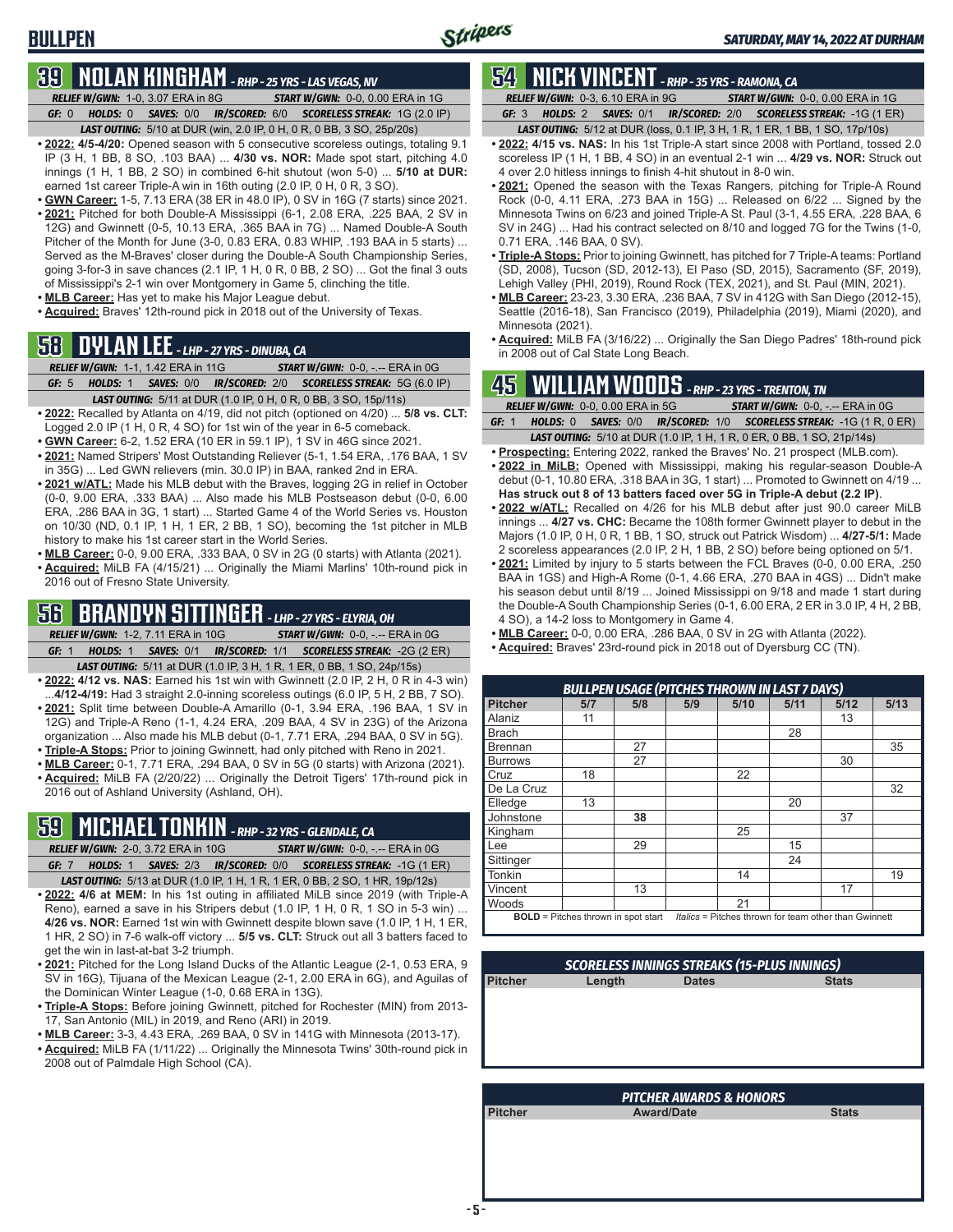#### Stripers **BATTERS** *SATURDAY, MAY 14, 2022 AT DURHAM TOTAL:* .265, 34 HR, .750 OPS *RISP:* .245, 7 HR, .707 OPS *RUNS/INNING: 1 2 3 4 5 6 7 8 9 X TOT Vs. LHP:* .265, 12 HR, .809 OPS *RISP/2O:* .257, 2 HR, .687 OPS **Stripers:** 24 25 33 15 17 8 15 10 13 2 162 *Vs. RHP:* .265, 22 HR, .730 OPS *LOADED:* .300, 0 HR, .733 OPS **Opponents:** 21 8 22 20 24 16 24 12 12 1 160

|                  |                          |    |                          |           |      |                          |                | <b>HOME RUNS</b>         |                     |                                           |            | <b>MULTI-GAMES</b> |           |
|------------------|--------------------------|----|--------------------------|-----------|------|--------------------------|----------------|--------------------------|---------------------|-------------------------------------------|------------|--------------------|-----------|
| Player           | 1R                       | 2R | 3R                       | <b>GS</b> | Tot. |                          |                | Off LH Off RH   Team W-L | <b>Career w/GWN</b> | Last HR with Gwinnett (Regular Season)    | <b>Hit</b> | <b>RBI</b>         | <b>HR</b> |
| Acuña Jr.        |                          |    |                          |           |      |                          |                | $0 - 0$                  | 10 HR               | 4/17/18 vs. SWB, 2R (LH Josh Rogers)      |            |                    |           |
| Casteel          | 4                        |    | $\overline{\phantom{a}}$ |           | 4    | 2                        | 2              | $2 - 2$                  | 12 HR               | 5/7/22 vs. CLT. 1R (LH John Parke)        | 2          |                    |           |
| Contreras        | ۰.                       |    | $\sim$                   |           |      |                          |                | $0 - 0$                  | 9 HR                | 9/7/21 at COL, 1R (LH Kirk McCarty)       |            |                    |           |
| Dean             |                          |    |                          |           |      |                          |                | $0 - 0$                  | $0$ HR              |                                           | 3          | $\overline{2}$     |           |
| De Hovos         | ۰.                       |    | $\overline{\phantom{a}}$ | ۰         | ٠    | $\overline{\phantom{a}}$ |                | $0 - 0$                  | $0$ HR              |                                           |            |                    |           |
| Demeritte        | $\overline{\phantom{0}}$ |    |                          |           | 2    |                          | $\overline{2}$ | $0 - 2$                  | 43 HR               | 4/14/22 vs. NAS, 2R (RH Jason Alexander)  | 3          | 2                  |           |
| DeShields        |                          |    |                          |           |      |                          |                | $0 - 0$                  | 0 HR                |                                           | 6          | $\overline{2}$     |           |
| <b>Dickerson</b> |                          | ۰. | $\overline{\phantom{a}}$ | ۰         |      |                          |                | $1 - 0$                  | $1$ HR              | 5/11/22 at DUR, 1R (RH Tommy Romero)      | 3          |                    |           |
| Goins            |                          |    | $\sim$                   |           |      |                          |                | $0 - 0$                  | 6 HR                | 9/14/21 vs. NAS. 1R (RH Josh Lindblom)    | 3          |                    |           |
| Gonzalez         | $\overline{\phantom{0}}$ |    | $\overline{\phantom{a}}$ | ۰         | ۰    | $\overline{\phantom{a}}$ |                | $0 - 0$                  | 0 HR                |                                           | 2          |                    |           |
| Gosselin         |                          |    |                          |           |      |                          |                | $1 - 0$                  | 13 HR               | 4/23/22 at JAX, 2R (RH Huascar Brazoban)  |            |                    |           |
| Jenista          | 3                        |    |                          |           |      |                          | 3              | $3-0$                    | 4 HR                | 4/12/22 vs. NAS, 1R (LH Rex Brothers)     | 6          | 3                  |           |
| Nogowski         | $\overline{\phantom{0}}$ |    | $\overline{\phantom{a}}$ |           |      |                          |                | $1 - 0$                  | 1 HR                | 4/12/22 vs. NAS, 2R (RH Caleb Boushley)   | 5          | 3                  |           |
| H. Perez         |                          |    | $\overline{\phantom{a}}$ |           | 2    |                          |                | $2 - 0$                  | 2 HR                | 5/7/22 vs. CLT, 2R (LH John Parke)        | 3          |                    |           |
| Shewmake         | 2                        |    |                          |           | 2    |                          |                | $2 - 0$                  | $2$ HR              | 4/27/22 vs. NOR, 1R (RH Matt Vogel)       | 10         |                    |           |
| Tromp            | 3                        | 3  | $\overline{2}$           |           | 8    | 2                        | 6              | $3 - 4$                  | 8 HR                | 5/12/22 at DUR, 3R (RH Miller Hogan)      | 8          | 5                  |           |
| Tucker           |                          |    |                          |           |      |                          |                | $0 - 1$                  | 1 HR                | 5/6/22 vs. CLT, 1R (RH Davis Martin)      |            | 3                  |           |
| Valaika          | 3                        | 3  | $\sim$                   |           | 6    | Δ                        | 2              | $5 - 1$                  | 6 HR                | 5/13/22 at DUR. 1R (LH Josh Fleming)      | 11         |                    |           |
| <b>Naters</b>    | 2                        |    | $\overline{\phantom{a}}$ |           | 2    |                          |                | $2 - 0$                  | 15 HR               | 5/11/22 at DUR, Leadoff (RH Tommy Romero) | 2          |                    |           |
| Total:           | 20                       | 11 | 3                        | 0         | 34   |                          |                |                          |                     |                                           |            |                    |           |

**Back-to-Back Homers (1x) Leadoff (Game) Homers (2x): Walk-Off Homers (0x): Walk-Off Homers (0x): None None Walk-Off Homers (0x): Walk-Off Homers (0x): Walk-Off Homers (0x): Waters (2x: 5/3 vs. CLT, 5/11 at** Nogowski (2R) / Jenista, 4/12 vs. NAS (2nd Inning)

|             | $\frac{1}{2}$ |
|-------------|---------------|
| <b>None</b> |               |

| <b>STRIPERS BATTING BY MONTH</b> |            |    |    |    |           |            |           |            |            |            |
|----------------------------------|------------|----|----|----|-----------|------------|-----------|------------|------------|------------|
|                                  | <b>AVG</b> | G  | 2B | 3B | <b>HR</b> | <b>RBI</b> | <b>SB</b> | <b>OBP</b> | <b>SLG</b> | <b>OPS</b> |
| April:                           | .249       | 23 | 39 | 4  | 17        | 85         | 22        | .321       | .377       | .698       |
| May:                             | .296       | 11 | 27 | 0  | 17        | 63         | 6         | .355       | .500       | .855       |
| I June:                          |            |    |    |    |           |            |           |            |            |            |
| July                             |            |    |    |    |           |            |           |            |            |            |
| August:                          |            |    |    |    |           |            |           |            |            |            |
| September:                       |            |    |    |    |           |            |           |            |            |            |

### **9 RYAN CASTEEL** *- C - 30 YRS - CHATTANOOGA, TN*

*SEASON WITH GWN:*.200, 4 HR, 6 RBI, 0 SB, .843 OPS *HIT STREAK:* -1G (0-3)

*5/13 at DUR:*0-3, R, BB *DUR SERIES:* .000 (0-3)

- **• 2022:** Of his 7 hits, 4 are solo homers (4/9 at MEM, 4/14 vs. NAS, 4/23 at JAX, 5/7 vs. CLT) ... **4/30 vs. NOR:** Tallied his first triple with Gwinnett (1-for-4, 2 RBI). **• GWN Career:** .220 (42-for-191), 6 2B, 1 3B, 12 HR, 34 RBI in 78G since 2021.
- **• 2021:** Spent the entire year with Gwinnett, batting .224 (6 2B, 8 HR, 13 R, 28 RBI, .716 OPS) in 68G ... Led the club in pinch-hit at-bats (28) and hits with the bases
- loaded (4-for-6, .667, 2 2B, 1 HR, 12 RBI, 2.125 OPS). **• Triple-A Stops:** Prior to Gwinnett, played for Albuquerque (COL) from 2015-16.
- **• MLB Career:** Has yet to make his Major League debut.
- **• Acquired:** MiLB FA (11/29/21) ... On his 3rd contract with Atlanta (also signed on 1/24/19 and 3/14/21) ... Originally the Colorado Rockies' 17th-round pick in 2010 out of Cleveland State Community College (Cleveland, TN).

# **26 DELINO DESHIELDS JR.** *- OF - 29 YRS - EASTON, MD*

| <b>SEASON WITH GWN:</b> .266, 0 HR, 8 RBI, 8 SB, .714 OPS | <b>HIT STREAK:</b> $1G(1-3)$             |
|-----------------------------------------------------------|------------------------------------------|
| 5/13 at DUR: 1-3, RBI                                     | <b>DUR SERIES:</b> .375 (3-8), RBI, 2 SB |
|                                                           |                                          |

- **• IL Leaderboard:** Entering 5/14, ranks in steals (T-9th, 8). **• 2022: 4/21-5/5:** Posted 11G on-base streak (.289, 11-for-38, 2 2B, 7 R, 6 RBI, 3
- SB, 8 BB, .417 OBP) ... Has pair of 2-steal games (4/19 at JAX, 5/10 at DUR). **• 2021:** Played in the Texas, Boston, and Cincinnati orgs ... Spent time with Round
- Rock (TEX) and Worcester (BOS) in Triple-A (.252, 13 2B, 2 3B, 6 HR, 22 RBI, 21 SB in 84G) ... Finished with the Reds (.255, 5 2B, 1 HR, 6 RBI, 2 SB in 25G).
- **• Triple-A Stops:** Prior to joining Gwinnett, played for Round Rock (TEX, 2015-16, 2018, 2021), Nashville (TEX, 2019), and Worcester (BOS, 2021).
- **• MLB Career:** .246, 81 2B, 19 3B, 19 HR, 139 RBI, 111 SB in 601G with Texas (2015-19), Cleveland (2020), and Cincinnati (2021) ... Played for Texas (2015) and Cleveland (2020) in MLB Postseason (.290, 3 2B, 2 RBI, 1 SB in 7G).
- **• Acquired:** MiLB FA (4/5/22) after being released by Miami (4/3/22) ... Originally the Texas Rangers' 1st-round pick (3rd overall) in 2014 out of Woodward Academy (College Park, GA).
- **• Bloodlines:** Is the son of Delino DeShields, 13-year MLB infielder (MON, LAD, STL, BAL, CHC) from 1990-2002 ... Finished 2nd in NL R.O.Y. voting in 1990.

| <b>PINCH HITTERS</b> |       |           |   |   |    |    |           |            |           |           |
|----------------------|-------|-----------|---|---|----|----|-----------|------------|-----------|-----------|
| Player               | AVG.  | <b>AB</b> | R | н | 2B | 3B | <b>HR</b> | <b>RBI</b> | <b>BB</b> | <b>SO</b> |
| Contreras            | 1.000 |           |   |   | 0  | O  | $\Omega$  |            |           |           |
| Jenista              | .000  |           |   |   | 0  |    | 0         |            |           |           |
| Totals:              | .500  |           |   |   | 0  | 0  | 0         | 0          | O         |           |
|                      |       |           |   |   |    |    |           |            |           |           |
|                      |       |           |   |   |    |    |           |            |           |           |

# **30 ALEX DICKERSON** *- OF - 31 YRS - POWAY, CA*

*SEASON WITH GWN:*.225, 1 HR, 2 RBI, 0 SB, .612 OPS *HIT STREAK:* 2G (4-9)

- 
- *5/13 at DUR:*DNP *DUR SERIES:* .286 (4-14), HR, RBI **• 2022 w/GWN:** In last 2G, batting .444 (4-for-9, 1 HR, 2 R, 1 RBI, 1.222 OPS).
- **• 2022 w/ATL:** Was on the Braves' Opening Day roster, hit .121 (4-for-33, 1 HR, 3 R, 2 RBI) in 13G ... DFA'd on 4/28, outrighted to Gwinnett on 4/30.
- **• 2021:** Logged 111G with San Francisco (.233, 10 2B, 2 3B, 13 HR, 38 RBI, 1 SB, .724 OPS) ... Set MLB career highs in games, hits (66), homers, and RBI ... Also played 11G with Triple-A Sacramento (.289, 3 2B, 2 HR, 4 RBI).
- **• Triple-A Stops:** Prior to joining Gwinnett, played for El Paso (SD, 2015-16, 2019) and Sacramento (2019, 2021) ... Was PCL Rookie of the Year and Postseason All-Star in 2015 (.307, 36 2B, 9 3B, 12 HR, 82 R, 71 RBI, .877 OPS in 125G).
- **• MLB Career:** .255, 49 2B, 8 3B, 40 HR, 132 RBI, 7 SB, .785 OPS in 339G with San Diego (2016, 2019), San Francisco (2019-21), and Atlanta (2022) ... Made MLB Postseason debut with Giants in 2021 (.000, 0-for-4 in 4G).
- **• Acquired:** MLB FA (3/16/22) ... Originally the Pittsburgh Pirates' 3rd-round pick in 2011 out of the University of Indiana.

# **13 VICTOR DE HOYOS** *- C - 24 YRS - LORICA, COLOMBIA*

| <b>SEASON WITH GWN: .---, 0 HR, 0 RBI, 0 SB, .--- OPS</b> | <b>HIT STREAK:</b> $OG(0-0)$  |
|-----------------------------------------------------------|-------------------------------|
| 5/13 at DUR: DNP                                          | <b>DUR SERIES:</b> $---(0-0)$ |

- **• 2022:** Opened with Class-A Augusta, batting .333 (6-for-18, 2 2B, 1 HR, 3 R, 4 RBI, 1.040 OPS) in 6G ... Promoted to Gwinnett on 5/10 for Triple-A debut ... When he plays, it will be his first action above the Class-A level.
- **• 2021:** Split time between the FCL Braves (.111, 1-for-9 in 3G) and Augusta (.257, 26-for-101, 3 2B, 5 HR, 14 R, 13 RBI in 28G).
- **• MLB Career:** Has yet to debut in the Majors.
- **• Acquired:** Braves' NDFA (7/2/16) out of Colombia.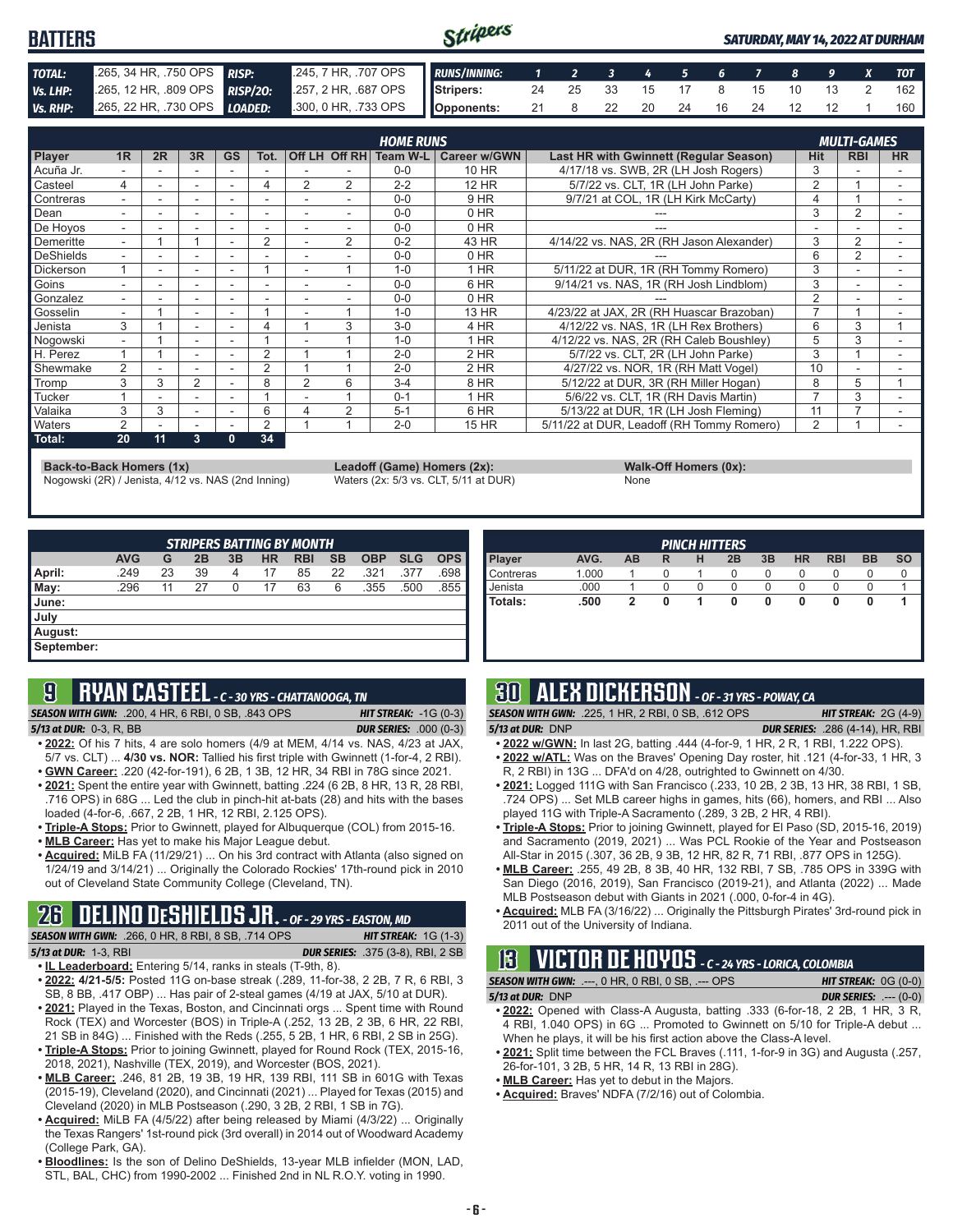# **BATTERS**

### **1 RYAN GOINS** *- INF - 34 YRS - TEMPLE, TX SEASON WITH GWN:*.154, 0 HR, 2 RBI, 0 SB, .357 OPS *HIT STREAK:* 3G (5-11)

- *5/13 at DUR:*DNP *DUR SERIES:* .444 (4-9), RBI **• GWN Career:** .217 (82-for-378), 12 2B, 1 3B, 6 HR, 37 RBI in 113G since 2021.
- **• 2021:** Spent the entire year with Gwinnett, batting .233 (9 2B, 1 3B, 6 HR, 27 R, 35 RBI, 3 SB, .635 OPS) in 91G.
- **• Triple-A Stops:** Prior to joining Gwinnett, played for Buffalo (TOR) from 2013-16, Lehigh Valley (PHI) in 2018, and Charlotte (CWS) in 2019 ... Was an International League Midseason All-Star with Charlotte in 2019.
- **• MLB Career:** .228, 71 2B, 12 3B, 22 HR, 158 RBI in 555G with Toronto (2013-17), Kansas City (2018), Chicago White Sox (2019-20) ... Played for Toronto in 2015- 16 Postseasons (.146, 1 HR, 5 RBI in 14G).
- **• Acquired:** MiLB FA (3/13/22), his 2nd deal with Atlanta (also signed on 2/25/21) ... Originally the Toronto Blue Jays' 4th-round pick in 2009 out of Dallas Baptist University (Dallas, TX).

**SEASON WITH GWN:** .284, 1 HR, 9 RBI, 2 SB, .743 OPS *5/13 at DUR:*1-4 *DUR SERIES:* .308 (4-13), RBI, SB

- **• 2022: Has reached base safely in 26 of 27G with an at-bat**, posting an 11G on-base streak from 4/5-4/20 (.263, .396 OBP) and 10G on-base streak from 4/22- 5/6 (.326, .362 OBP) ... **4/23 at JAX:** Blasted 2-run HR (1), his first with Gwinnett since 8/25/18 at CLT, went 1-for-4 with season-high 3 RBI.
- **• GWN Career:** .294 (284-for-966), 56 2B, 9 3B, 13 HR, 91 RBI, 9 SB in 263G from 2013-14, 2018, and 2022 ... Set Gwinnett record for single-season batting average in 2014 (.344), earning team MVP and IL Postseason All-Star honors.
- **• 2021:** Spent the entire year with the LA Angels, batting .261 (14 2B, 7 HR, 47 RBI, 4 SB) in 104G ... His 90 hits were an MLB career high.
- **• Triple-A Stops:** In addition to Gwinnett, has also played for Reno (ARI) in 2015, Round Rock (TEX) in 2017, Indianapolis (PIT) in 2017, Louisville (CIN) in 2018, and Lehigh Valley (PHI) in 2019.
- **• MLB Career:** .261, 49 2B, 2 3B, 17 HR, 101 RBI, 11 SB in 463G with Atlanta (2013-15), Arizona (2015-16), Texas (2017), Pittsburgh (2017), Cincinnati (2018), Philadelphia (2019-20), and LA Angels (2021).
- **• Acquired:** MiLB FA (3/19/22) ... Originally the Atlanta Braves' 5th-round pick in 2010 out of the University of Virginia ... Traded to Arizona in the deal that brought in RHP Touki Toussaint (6/20/15).

# **18 GREYSON JENISTA** *- OF - 25 YRS - LAWRENCE, KS*

*SEASON WITH GWN:*.275, 4 HR, 11 RBI, 0 SB, .847 OPS *HIT STREAK:* 3G (5-11)

- *5/13 at DUR:*1-3, 2B, RBI, BB *DUR SERIES:* .455 (5-11), 4 RBI
- **• 2022: 4/7 at MEM:** Tallied his first career Triple-A hit and RBI with a solo homer to deep CF (2-for-4, RBI) ... **4/12 vs. NAS:** Notched his 2nd career multi-homer game (1st in Triple-A) with pair of solo blasts (#3-4, 2-for-3, 2 RBI) ... **4/24-5/5:**  Posted 9G on-base streak (.321, 9-for-28, 1 2B, 8 R, 2 RBI, 8 BB, .459 OBP) ... **5/11 at DUR:** Matched season high with 3 hits (3-for-4, 2 2B, 2 RBI).
- **• 2021:** Spent the entire year with Double-A Mississippi, batting .216 (7 2B, 2 3B, 19 HR, 45 R, 42 RBI, 7 SB, .808 OPS) in 89G ... Ranked among Double-A South leaders in homers (6th), walks (7th, 51), slugging (10th, .465), and OPS (10th) ... In the Double-A South Championship Series, hit .167 (3 HR, 3 RBI) in 5G ... His solo homer in Game 5 on 9/26 vs. Montgomery was the difference in a 2-1 win.
- **• MLB Career:** Has yet to make his Major League debut.
- **• Acquired:** Braves' 2nd-round pick in 2018 out of Wichita State University (KS).

# **28 JOHN NOGOWSKI** *- INF - 29 YRS - TALLAHASSEE, FL*

| <b>SEASON WITH GWN:</b> .185, 1 HR, 10 RBI, 2 SB, .558 OPS | <b>HIT STREAK:</b> $-2G(0-5)$ |
|------------------------------------------------------------|-------------------------------|
| <b>5/13 at DUR: 0-3. BB</b>                                | <b>DUR SERIES:</b> .000 (0-5) |
|                                                            |                               |

- **• 2022: 4/12 vs. NAS:** Belted Gwinnett's 1st homer at Coolray Field this year (2 run), finished 2-for-3 with 2 RBI.
- **• 2021:** Played for 3 different Triple-A Teams (Memphis, Indianapolis, Sacramento) and 2 different MLB teams (St. Louis, Pittsburgh) ... Combined to bat .211 (7 2B, 6 HR, 29 RBI, 6 SB) in 64G in MiLB ... In 52G in MLB, hit .233 (7 2B, 1 HR, 14 RBI).
- **• Triple-A Stops:** Prior to joining Gwinnett, has played for Memphis (STL) in 2019 and 2021, Indianapolis (PIT) in 2021, and Sacramento (SF) in 2021.
- **• MLB Career:** .233, 7 2B, 0 3B, 1 HR, 14 RBI in 52G with St. Louis (2020-21) and Pittsburgh (2021).
- **• Acquired:** Claimed from San Francisco in the 2021 Rule 5 Draft ... Originally the Oakland Athletics' 34th-round pick in 2014 out of Florida State University.

# **7 HERNAN PEREZ** *- INF - 31 YRS - VILLA DE CURA, VENEZUELA*

*SEASON WITH GWN:*.256, 2 HR, 4 RBI, 1 SB, .755 OPS *HIT STREAK:* 2G (3-8) *5/13 at DUR:*2-4, 2 2B, R *DUR SERIES:* .231 (3-13)

- **• 2022:** Played 3G with Tijuana of the Mexican League (.231, 1 2B, 1 HR, 3 RBI) before being signed by Atlanta and joining Gwinnett on 4/29.
- **• 2021:** Made Washington's Opening Day roster, but hit .053 in 10G before being DFA'd on 5/4 ... Signed MiLB deal with Milwaukee on 5/7 ... Played 23G with Nashville (.357, 6 2B, 3 HR, 18 RBI, 4 SB) before being released on 7/4 ... Won MVP of the Venezuela Winter League (.296, 6 HR, 22 RBI in 31G with Aragua).
- **• Triple-A Stops:** Prior to joining Gwinnett, has played for Toledo (DET, 2013-14), Colorado Springs (MIL, 2016), San Antonio (MIL, 2019), and Nashville (MIL, 2021) ... Won IL Player of the Week once with the Mud Hens (6/16/14).
- **• MLB Career:** .250, 74 2B, 11 3B, 45 HR, 180 RBI, 69 SB, .662 OPS in 651G with Detroit (2012-15), Milwaukee (2015-19), Chicago Cubs (2020), and Washington (2021) ... Played in 13 MLB Postseason games with Detroit (2013-14) and Milwaukee (2018), batting .188 (3-for-16, 2 2B, 2 RBI, 2 SB).
- **• Acquired:** MiLB FA (4/28/22) ... Originally signed by the Detroit Tigers as a NDFA **5** out of Venezuela (5/14/19). **PHIL GOSSELIN**  *INF 33 YRS BRYN MAWR, PA*

# **8 BRADEN SHEWMAKE** *- INF - 24 YRS - WYLIE, TX*

*SEASON WITH GWN:*.320, 2 HR, 6 RBI, 4 SB, .828 OPS *HIT STREAK:* 1G (2-4)

- *5/13 at DUR:*2-4 *DUR SERIES:* .500 (8-16), 2 RBI, SB **• Prospecting:** Entering 2022, ranked the Braves' No. 6 prospect by MLB.com.
- **• IL Leaderboard:** Entering 5/14, ranks 9th in batting (.320).
- **• 2022: In 7G since 5/6, batting .444 (12-for-27, 4 2B, 6 R, 2 RBI, 1 SB, 1.093 OPS)** ... **4/5 at MEM:** Went 2-for-4 with steal in his Triple-A debut ... **4/6 at MEM:**  Blasted 1st career Triple-A homer (solo) in 3-for-5 effort ... **4/27 vs. NOR:** Belted 1st Coolray Field homer (solo, #2, 1-for-5, 1 RBI) ... **4/28 vs. NOR:** Notched 3rd multi-steal game of career (2 SB, 2-for-4, 2B, R) ... **5/10 at DUR:** Reached base 6 times (career-high 4 hits, 4-for-4, 2 2B, 2 BB) and tied GWN record for runs (4).
- **• 2021:** With Double-A Mississippi, hit .228 (14 2B, 3 3B, 12 HR, 40 R, 40 RBI, 4 SB, .672 OPS) in 83G ... In the Double-A South Championship Series, hit .100 (2 R, 1 RBI) in 5G ... Named by MiLB.com as a Braves Organization All-Star.
- **• MLB Career:** Has yet to make his Major League debut.
- **• Acquired:** Braves' 1st-round pick (21st overall) in 2019 out of Texas A&M.

### **14 CHADWICK TROMP** *- C - 26 YRS - ORANJESTAD, ARUBA*

*SEASON WITH GWN:*.357, 8 HR, 24 RBI, 0 SB, 1.158 OPS *HIT STREAK:* 13G (20-53) *5/13 at DUR:*DNP *DUR SERIES:* .333 (5-15), 3 HR, 8 RBI

- **• IL Leaderboard:** Entering 5/14, ranks in HR (T-6th, 8) and RBI (T-9th, 24). **• Streaking: Riding 13G hitting/on-base streak (.385, 20-for-52, 4 2B, 7 HR, 13**
- **R, 23 RBI, 1.276 OPS since 4/24), Gwinnett-record 11G RBI streak (23 RBI since 4/28), Gwinnett-record 9G extra-base hits streak (11 XBH since 5/1), and 3G homer streak (3 HR since 5/10)**.
- **• 2022:** DFA'd by Atlanta on 4/12, outrighted to Gwinnett on 4/19 ... **5/3 vs. CLT:** Notched 4th career 2-homer game with pair of 2-run blasts (#2-3) ... **5/5 vs. CLT:** Hit 2-out 8th-inning double for GWRBI in 3-2 last-at-bat win ... **5/10 at DUR:** Went 2-for-5 with 2-run HR (#6) and 4 RBI, his 9th-straight game with an RBI (set Gwinnett franchise record, surpassing **Adonis Garcia's** 8G streak from 2016) ... **5/12 at DUR:** Set a Gwinnett record with his 9th straight game with an extra-base hit, a 3-run HR (#8).
- **• IL Player of the Week:** Named for 5/2-8, hit .471 (8-for-17) with league highs in homers (4), XBH (7), RBI (12), SLG (1.353), and OPS (1.879).
- **• GWN Career:** .322 (28-for-87), 5 2B, 0 3B, 8 HR, 24 RBI in 23G since 2021.
- **• 2021:** Played 55G with Triple-A Sacramento (.224, 12 2B, 6 HR, 24 RBI) and 9G with San Francisco (.222, 1 HR, 2 RBI) ... DFA'd on 9/18, claimed by Atlanta on 9/21 ... Joined Gwinnett and hit .176 (0 XBH, 0 RBI) in 5G.
- **• Triple-A Stops:** Prior to joining Gwinnett, has played for Louisville (CIN) in 2015 and 2018-19, and Sacramento (SF) in 2021.
- **• MLB Career:** .215, 1 2B, 0 3B, 5 HR, 12 RBI in 33G with San Francisco (2020-21).
- **• Acquired:** Claimed off waivers from San Francisco (9/21/21) ... Originally signed by the Cincinnati Reds as a NDFA (1/24/13) out of Aruba.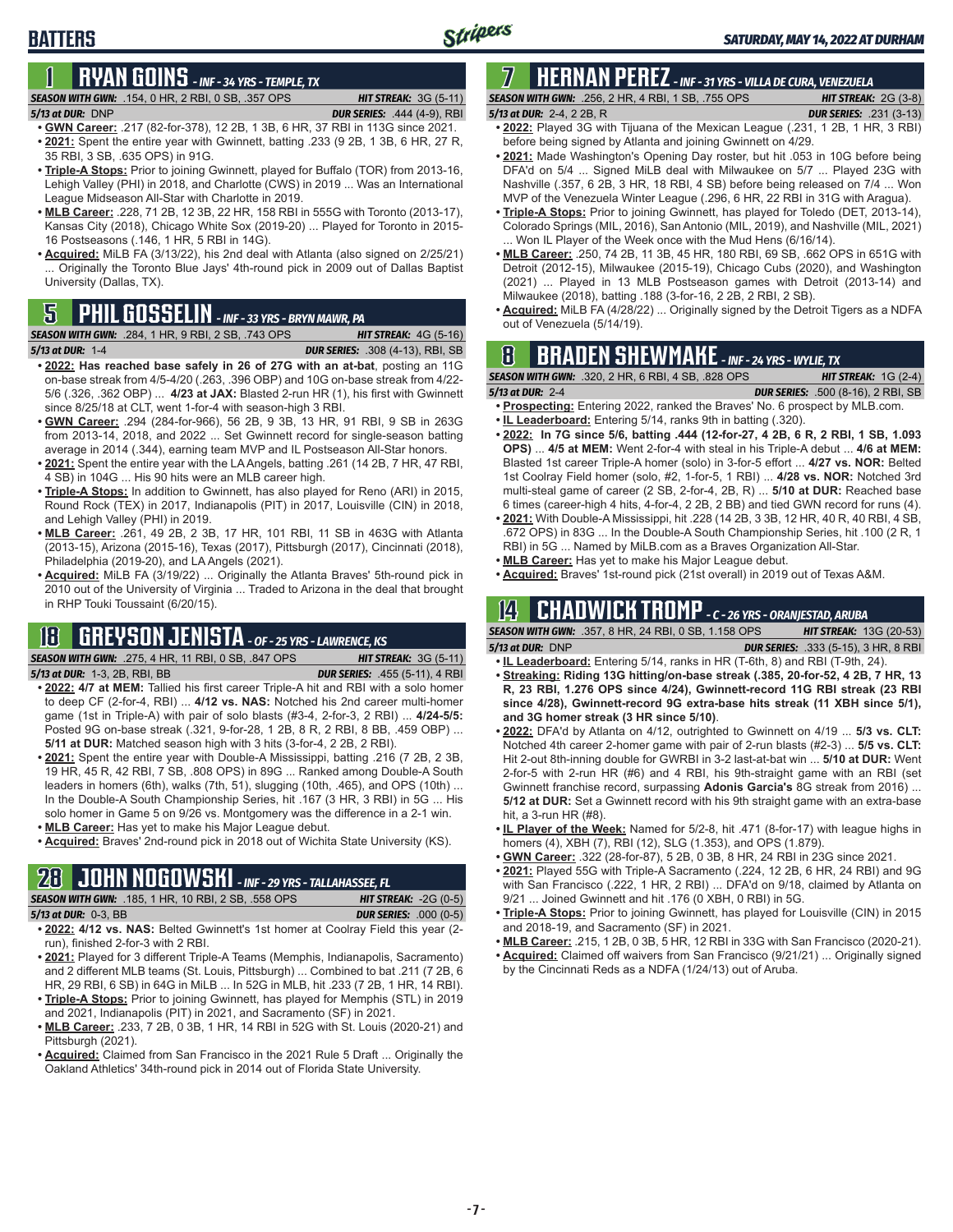# **BATTERS**

# **17 PRESTON TUCKER** *- OF - 31 YRS - TAMPA, FL*

*SEASON WITH GWN:*.318, 1 HR, 12 RBI, 0 SB, .853 OPS *HIT STREAK:* 1G (1-4)

*5/13 at DUR:*DNP *DUR SERIES:* .308 (4-13), 2 RBI

- **• IL Leaderboard:** Entering 5/14, ranks in doubles (T-8th, 9) and AVG (10th, .318). **• 2022: Riding 13G on-base streak since 4/26 (.388, 19-for-49, 5 2B, 1 HR, 11 R, 9 RBI, .980 OPS)** ... **5/6 vs. CLT:** Blasted 1st career homer with Gwinnett in his 36th game with the club (solo, off RHP Davis Martin).
- **• GWN Career:** .291 (41-for-141), 12 2B, 1 3B, 1 HR, 18 RBI in 39G since 2018.
- **• 2021:** Played for Kia of the KBO (.237, 24 2B, 1 3B, 9 HR, 59 RBI in 127G), his 3rd-straight season with the club (hit .284 with 50 HR in 364G from 2019-21).
- **• Triple-A Stops:** Has played for 5 teams in all, including Oklahoma City (HOU, 2014), Fresno (HOU, 2015-17), Gwinnett (ATL, 2018), Louisville (CIN, 2018), and Charlotte (CWS, 2019).
- **• MLB Career:** .222, 38 2B, 1 3B, 23 HR, 68 RBI in 243G with Houston (2015-16), Cincinnati (2018), and Atlanta (.240, 4 HR, 22 RBI in 80G in 2018) ... Played in the 2015 MLB Postseason with Houston (0-for-2 in 3G).
- **• Acquired:** MiLB FA (3/31/22) ... Is 2nd stint with Atlanta (2018) ... Originally the Houston Astros' 7th-round pick in 2012 out of the University of Florida.

### **4 PAT VALAIKA** *- INF - 29 YRS - VALENCIA, CA*

*SEASON WITH GWN:*.302, 6 HR, 26 RBI, 1 SB, .886 OPS *HIT STREAK:* 3G (7-14)

- *5/13 at DUR:*1-4, HR, R, RBI *DUR SERIES:* .500 (7-14), 2 HR, 4 RBI
- **• IL Leaderboard:** Entering 5/14, ranks in RBI (T-6th, 26), doubles (T-8th, 9), and total bases (T-10th, 62).
- **• 2022: In 16G since 4/23, hitting .338 (22-for-65, 6 2B, 4 HR, 17 RBI, .990 OPS)** ... **4/6 at MEM:** Crushed go-ahead 2-run HR (1) in 5-3 win (2-for-5, 2 RBI) ... **4/7 at MEM:** Fell triple shy of the cycle (3-for-4, 2-run HR, 3 RBI) in 5-2 win ... **4/26 vs. NOR:** Hit walk-off sac fly in 9th for 7-6 win (2-for-3, 2 R, RBI).
- **• 2021:** Split year between Baltimore (.201, 8 2B, 5 HR, 25 RBI, 1 SB in 91G) and Triple-A Norfolk (.225, 1 2B, 2 HR, 7 RBI in 22G).
- **• Triple-A Stops:** Prior to joining Gwinnett, has played for Albuquerque (COL) from 2016-19 and Norfolk (BAL) in 2021 ... Was Pacific Coast League All-Star in 2019.
- **• MLB Career:** .221, 34 2B, 1 3B, 30 HR, 92 RBI, 1 SB in 374G with Colorado (2016-19) and Baltimore (2020-21) ... Played in the MLB Postseason with the Rockies in 2017 and 2018 (.500, 1-for-2, 1 2B in 2G).
- **• Acquired:** MiLB FA (3/18/22) ... Originally the Colorado Rockies' 9th-round pick in 2013 out of UCLA.

# **11 DREW WATERS** *- OF - 23 YRS - ATLANTA, GA*

*SEASON WITH GWN:*.321, 2 HR, 4 RBI, 0 SB, .857 OPS *HIT STREAK:* 2G (2-9) *5/13 at DUR:*1-4 *DUR SERIES:* .133 (2-15), HR, RBI

- **• Prospecting:** Entering 2022, ranked the Braves' No. 3 prospect by MLB.com. **• Leadoff Blasts:** Has a pair of 1st-pitch leadoff homers with Stripers this season (#3-4 of his GWN career), on 5/3 vs. CLT (off LHP Wes Benjamin) and 5/11 at DUR (off RHP Tommy Romero).
- **• 2022:** Began on Gwinnett's 7-day Injured List ... Joined High-A Rome for rehab assignment on 4/28 (.364, 4-for-11, 1 2B, 1 HR, 2 RBI in 3G) ... **5/3 vs. CLT:** In his 1st game off the IL, hit leadoff HR and finished 4-for-4 (2 R, 2 RBI) ... **5/8 vs. CLT:** Delivered 1st career walk-off hit with Gwinnett, 2-out 9th-inning single for 6-5 win (3-for-5, R, RBI).
- **• GWN Career:** .250 (135-for-539), 27 2B, 1 3B, 15 HR, 91 R, 52 RBI, 31 SB in 135G since 2019 ... Also logged 4G in 2019 Playoffs (.188, 1 2B, 1 SB).
- **• 2021:** Spent the entire year with Gwinnett, batting .240 (22 2B, 1 3B, 11 HR, 70 R, 37 RBI, 28 SB) in 103G ... Ranked among Triple-A East leaders in runs (T-4th) and steals (5th) ... Led all Triple-A East hitters in extra-base hits in July with 17 (.301, 11 2B, 1 3B, 5 HR, 23 R, 17 RBI, .924 OPS in 24G) ... Played for the NL Team in the SiriusXM All-Star Futures Game on 7/11 in Denver, CO (1-for-1, BB) ... Received Gwinnett's Community Service Award on 10/2.
- **• MLB Career:** Has yet to make his Major League debut.
- **• Award Winner:** Was the Double-A Southern League's Most Valuable Player and Batting Champion in 2019 (.319, 35 2B, 9 3B, 5 HR, 63 R, 41 RBI, 13 SB in 108G with Mississippi) ... Also earned M-Braves' co-Player of the Year for 2019.
- **• Acquired:** Braves' 2nd-round pick (41st overall) in 2017 out of Etowah High School (Woodstock, GA).

| HITTING STREAKS (10-PLUS GAMES) |                     |                                        |  |  |  |  |
|---------------------------------|---------------------|----------------------------------------|--|--|--|--|
| Player                          | <b>Length/Dates</b> | <b>Stats</b>                           |  |  |  |  |
| Tromp                           | 13G (4/24-Current)  | .385 (20-52), 4 2B, 7 HR, 13 R, 23 RBI |  |  |  |  |

| <b>ON-BASE STREAKS (15-PLUS GAMES)</b> |                     |              |  |
|----------------------------------------|---------------------|--------------|--|
| <b>Player</b>                          | <b>Length/Dates</b> | <b>Stats</b> |  |
|                                        |                     |              |  |
|                                        |                     |              |  |
|                                        |                     |              |  |

| <b>HITTER AWARDS &amp; HONORS</b> |                               |                          |  |
|-----------------------------------|-------------------------------|--------------------------|--|
| <b>Player</b>                     | <b>Award/Date</b>             | <b>Stats</b>             |  |
| Tromp                             | IL Player of the Week (5/2-8) | .417, 3 2B, 4 HR, 12 RBI |  |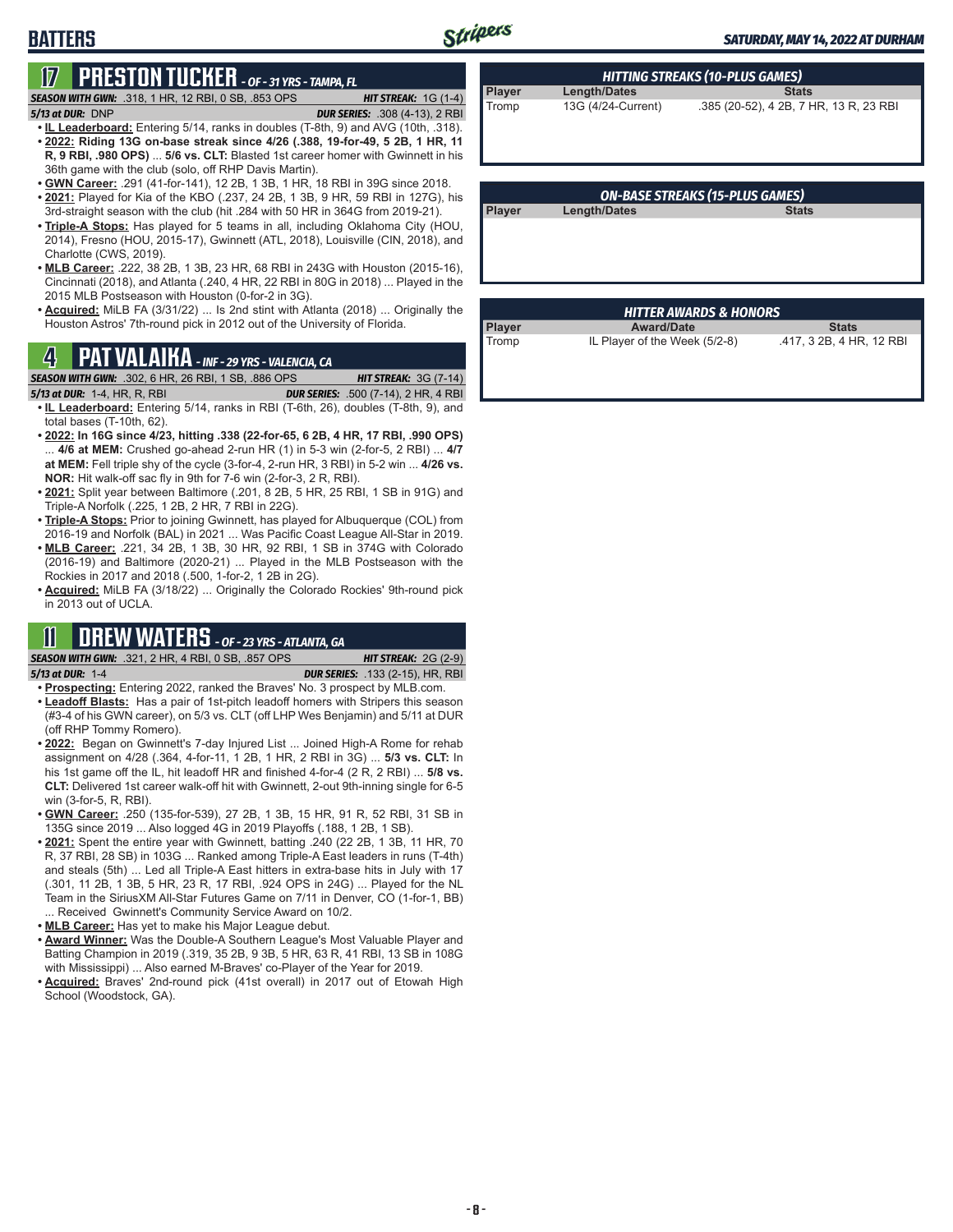### **SEASON SUMMARY**



### **TEAM HIGHS & LOWS**

| <b>OFFENSE:</b>  |  |
|------------------|--|
|                  |  |
|                  |  |
|                  |  |
|                  |  |
|                  |  |
|                  |  |
|                  |  |
|                  |  |
|                  |  |
|                  |  |
|                  |  |
|                  |  |
|                  |  |
|                  |  |
|                  |  |
|                  |  |
| <b>PITCHING:</b> |  |

| . |  |
|---|--|
|   |  |
|   |  |
|   |  |
|   |  |
|   |  |
|   |  |
|   |  |
|   |  |
|   |  |
|   |  |
|   |  |

#### **DEFENSE:**

### **TEAM MISCELLANEOUS**

| Largest Margin of Victory      |
|--------------------------------|
| Largest Margin of Defeat       |
| Largest Comeback Win           |
| Largest Blown Lead (Loss)      |
| Longest Game, Innings          |
| Longest Game, Time             |
| Longest 9.0-Inning Game, Time. |
| Shortest 9.0-Inning Game, Time |
| Largest Home Attendance        |
| Largest Road Attendance        |
| Longest Total Delay            |
| Long Scoring Drought           |
| Long Scoreless Streak          |

Largest Margin of Victory.............................. 8 Runs (2x, last: 5/1 vs. Norfolk, 10-2) .............. 10 Runs (2x, last: 5/6 vs. Charlotte, 2-12) Largest Comeback Win .............................. 3 Runs (4/23 at Jacksonville, 5-8, 10-8) Largest Blown Lead (Loss) ..................................7 Runs (5/12 at Durham, 7-0, 7-8) ...............................10 (2x, ُlast: 4/23 at Jacksonville) Longest Game, Time ............................................................3:23 (4/10 at Memphis) Longest 9.0-Inning Game, Time ...........................................3:23 (4/10 at Memphis) Shortest 9.0-Inning Game, Time .....................................1:54 (4/19 at Jacksonville) Largest Home Attendance ................................................... 6,234 (4/26 vs. Norfolk) Largest Road Attendance ..............................................9,324 (4/23 at Jacksonville) Longest Total Delay............................................................... 1:29 (4/26 vs. Norfolk) Long Scoring Drought..........................................................29.2 Innings (4/15-4/20) Long Scoreless Streak ..........................................................23.0 Innings (4/28-5/1)

### **INDIVIDUAL HIGHS & LOWS**

| HITTING (GAME): |  |
|-----------------|--|
|                 |  |
|                 |  |
|                 |  |
|                 |  |
|                 |  |
|                 |  |
|                 |  |
|                 |  |
|                 |  |
|                 |  |
|                 |  |
|                 |  |
|                 |  |
|                 |  |

### **PITCHING (GAME):**

| None |
|------|
|      |

#### **DEFENSE (GAME):**

### **STREAKS**

| <b>OFFENSIVE (LONGEST IN 2022 ONLY):</b> |  |  |
|------------------------------------------|--|--|
|                                          |  |  |

### **PITCHING (LONGEST IN 2022 ONLY):**

### **LAST TIME IT HAPPENED (GWINNETT REGULAR-SEASON HISTORY)**

### **TEAM OFFENSE:**

| <b>TEAM PITCHING:</b>        |                                                                     |
|------------------------------|---------------------------------------------------------------------|
|                              |                                                                     |
|                              |                                                                     |
|                              |                                                                     |
|                              |                                                                     |
|                              |                                                                     |
|                              |                                                                     |
|                              |                                                                     |
|                              |                                                                     |
|                              |                                                                     |
| <b>TEAM DEFENSE:</b>         |                                                                     |
|                              | Turn a Triple Play  6/5/21 vs. Jacksonville (Camargo-Kipnis-Snider) |
|                              |                                                                     |
|                              |                                                                     |
| <b>TEAM MISCELL ANEOLIS:</b> |                                                                     |

### **TEAM MISCELLANEOUS:**

| Sean Kazmar Jr. (8/28/19 vs. Norfolk).                                     |
|----------------------------------------------------------------------------|
|                                                                            |
|                                                                            |
|                                                                            |
|                                                                            |
|                                                                            |
| Homers, Both Sides of Plate  Drew Waters (5/18/21 at Nashville)            |
|                                                                            |
|                                                                            |
| Back-to-Back-to-Back Homers  Arcia/Camargo/Demeritte (5/8/21 at Charlotte) |
|                                                                            |
|                                                                            |
|                                                                            |
|                                                                            |
|                                                                            |
|                                                                            |
|                                                                            |
|                                                                            |
|                                                                            |
|                                                                            |
|                                                                            |

### **INDIVIDUAL PITCHING:**

| 9.0-Inning No-Hitter (Solo)Todd Redmond (5/28/10 at Louisville)                 |  |
|---------------------------------------------------------------------------------|--|
| 9.0-Inning No-Hitter (Comb.)  Wooten/Marksberry/Ramirez (6/30/16 at Louisville) |  |
|                                                                                 |  |
|                                                                                 |  |
|                                                                                 |  |
| 21 Consecutive Saves Converted Jairo Asencio (9/6/09-8/8/11)                    |  |
| 25.0-Inning Scoreless Streak Stephen Marek, 25.1 IP (6/6/10-8/2/10)             |  |